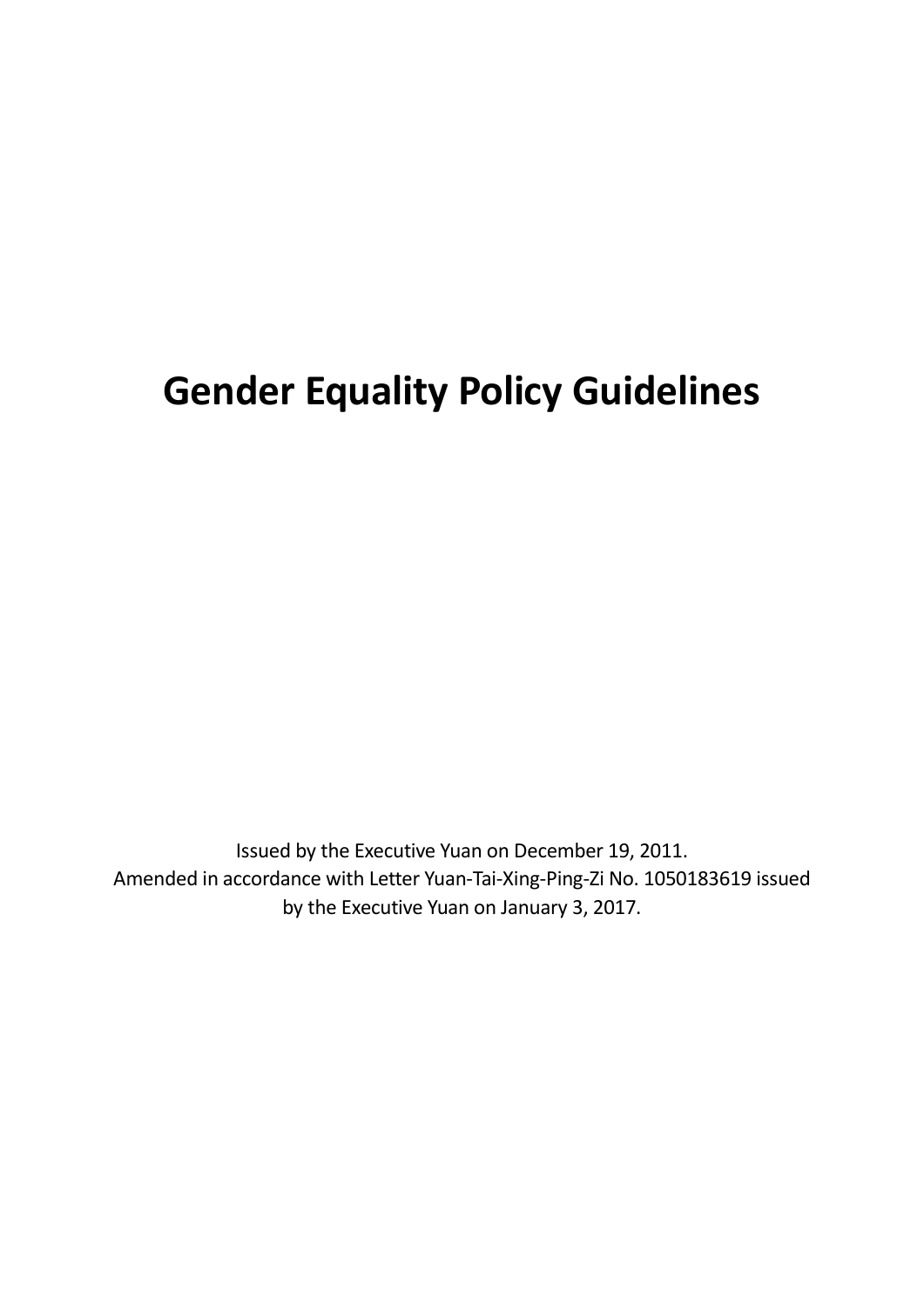#### **Foreword Building a Sustainable and Gender Equality Society**

#### **Background:**

During the past half century, the United Nations held four important worldwide women's conferences and one special meeting for the purpose of ensuring basic rights of women worldwide, securing opportunities of women's participation in development, promoting world peace and achieving gender equality. It can be easily identified from the agenda discussed during the past gathering. The consensus reached many action plans proposed that the ideological trend of women's rights was human's rights. The scope of women's issues is also expanding following the impact of development. The strategies of the women's rights movement are constantly being adjusted along with the progress of gender equality.

The main purpose of the first worldwide women's conference held in 1975 was to draw the continuous attention of the government and people of each country to gender discrimination by opening a worldwide dialogue. The Mexican Declaration that was passed in this meeting not only confirmed women's contribution to development and peace, it also reiterated the equal status pursued by women, referring to the equality of human dignity and value and the equality of rights, opportunities and responsibilities between men and women. It was also decided that the period from 1876 to 1985 would be the "10 Years for Women", requiring each country to amend legislation during this period to ensure equal rights and resources for the genders. In addition, in order to complete the goal of 10 Years for Women, a "World Action Plan" was also passed in the meeting to ensure that the focus of securing women's equal rights and resources was placed on the rights to education, employment, healthcare, lodging, nutrition and family planning. There were two conceptual breakthroughs in this meeting. One was to abandon the idea that women were born weaker and to believe that women should be entitled to the same rights and resources as men. The other was that women's development in all aspects could only be achieved through their own active participation.

At the end of 1979, the United Nations passed the Convention on the Elimination of All Forms of Discrimination against Women, or "CEDAW". This convention was binding to a significant extent. The signing countries have the obligation to provide a national report once every 4 years to state the progress of the execution of the convention and the difficulties they encounter. The convention also allows women suffering from gender discrimination to make a complaint to the International Convention Organization. Since then, a personal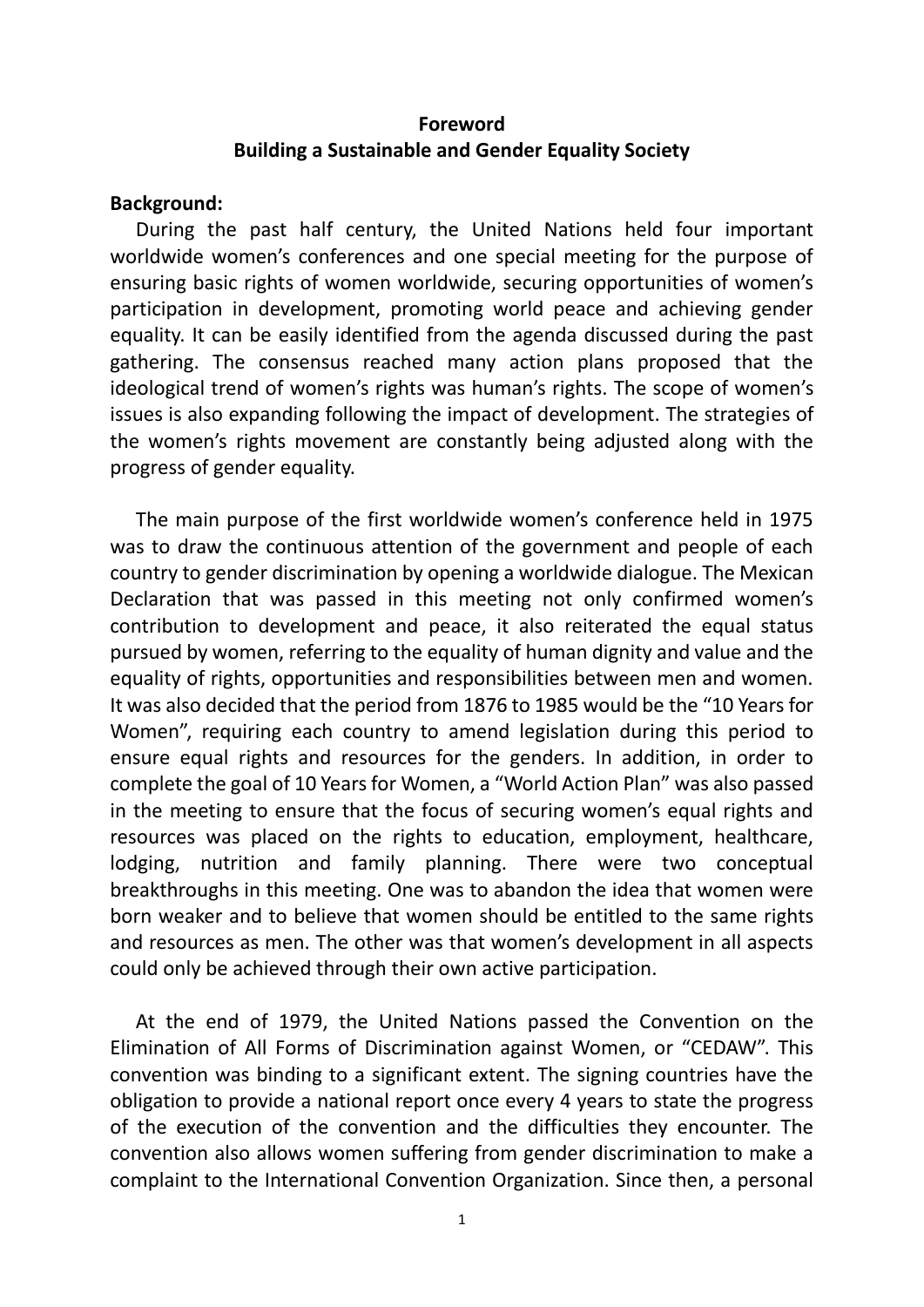complaint procedure equivalent to that for other human rights became available for women's human rights. In order to establish a consensus for the convention in the international women's community, a second worldwide women's conference was held in 1980. During discussions in this meeting, participants realized that women themselves actually do not have the ability to exercise the rights granted by law. Thus the differences between "pure protection of women's rights" and "promotion for the exercise of women's rights" were re-considered. It was proposed that the main obstacles against the exercise of women's rights include: lack of male's support and participation, insufficient motivation for women's participation in politics, women's lack of decision-making power and independent economic power, non-disclosure of women's actual needs, lack of packaged measures (such as childcare) to support women's participation in all kinds of activities, etc. For this reason, the "Action Platform for the Second Half of Women's 10 Years by the United Nations" was passed in the meeting, emphasizing employment, healthcare and education as the focuses of women's development.

The third worldwide women's conference held in 1985 came at a crucial time, at the end of the "Women's 10 Years". Using CEDAW as a tool, the meeting started by reviewing and assessing the results of the "Women's 10 Years". According to a report by the United Nations, although the target for the previous 10 years was to improve women's status, the results showed that only a minority of women were beneficiaries. In particular, women in developing countries were still seriously marginalized. Hence the Nairobi Forward-Looking Strategies (the "NFLS") were proposed in the meeting to plan a new direction for the blueprint of the future women's movement, change the problem-solving strategy from personal condition-oriented to overall structural change-oriented and allow women's issues to become important issues of human development. In other words, not only should attention be paid to issues related to women's rights in the traditional fields of family, employment, health, education and social services, they should also be discussed in various fields such as industry, science, communications and environment. The ground work for "gender statistics and analysis" and "gender budget" should also start to be developed. Furthermore, the United Nations also urged its affiliated organizations to set up different types of women-related working teams in order for women's issues to be truly implemented in the action plans of individual organizations.

These constant efforts have brought a significant degree of improvement to the conditions and resources for women worldwide in various aspects. However, the most basic structural issue of gender inequality remains in various countries. That is, the vast majority of decisions that impact people's lives in the world are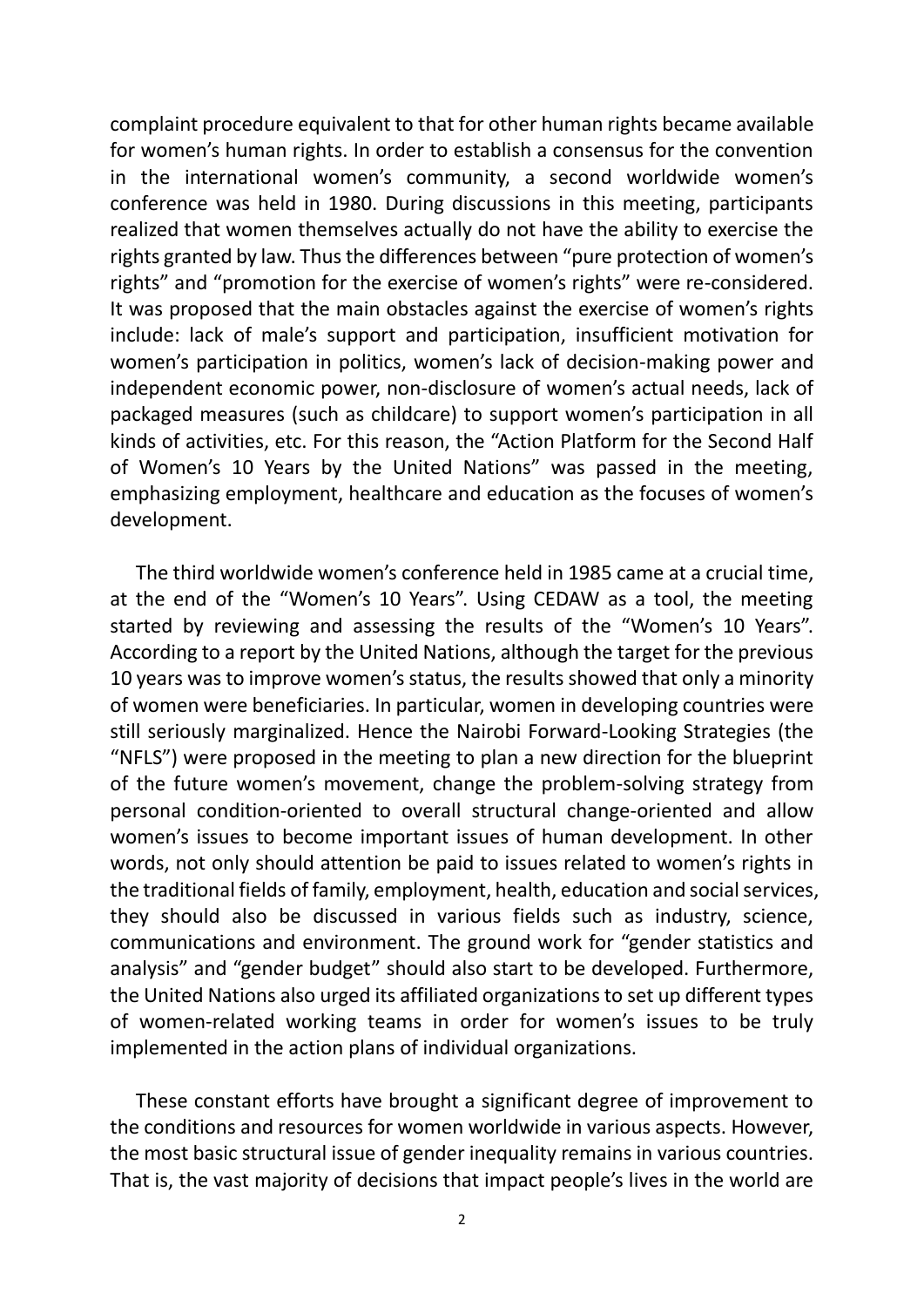still dominated by men. Women's point of view and women's experience are almost entirely missing. Therefore, how to increase women's ability and opportunity to participate in decision making and allow more policy output based on female value became the core idea of the fourth worldwide women's conference in 1995. The contribution of the fourth worldwide women's conference was that it achieved a new global commitment, i.e., the Beijing Declaration & Platform for Action ("BPfA"). The participants in the meeting tried to use gender mainstreaming strategies to integrate women's perspectives, issues and rights into each aspect, level and field of society. Such change also represented a new understanding of women's rights. Not only was it confirmed that women's issues were human right issues, it also declared that the promotion of gender mainstreaming work was an important global task across centuries. What is worth mentioning is that the establishment of an operable central and local gender equality mechanism was also listed as one of the 12 important fields covered by the platform. In addition, this meeting was also an unprecedented example of participative democracy. The number of representatives from nongovernment organizations from around the world was the highest in history. They not only actually participated in the discussion and establishment of the action platform, they also become the most effective monitors of the realization of political commitments by the government of each country thereafter.

At the same time, the United Nations also had many interpretations of "development". From the perspective of the benchmarks developed by the United Nations Development Program (UNDP) over the years to measure the degree of development of countries, gross domestic product (GDP)<sup>1</sup> was the only benchmark before 1990. Thereafter, the Human Development Index (HDI)<sup>2</sup> was introduced, in which benchmarks related to life quality such as human life expectancy and level of education were included. GDP was no longer the only benchmark; the Gender Development Index (GDI)<sup>3</sup>, the Gender Empowerment Measures (GEM)<sup>4</sup> and the Gender Inequality Index (GII)<sup>5</sup> showed the results of development between different genders. After 2000, the people-oriented and environmentally-concerned Millennium Development Goals (MDGs)<sup>6</sup> were introduced, serving as the development guidelines for all countries worldwide for the following 15 years. Among these goals, six main goals were closely related to women's development or directly identified gender equality as key

 $\overline{a}$ 

<sup>&</sup>lt;sup>1</sup> GDP: Gross Domestic Product

 $2$  HDI: Human Development Index

<sup>&</sup>lt;sup>3</sup> GDI: Gender Development Index

<sup>&</sup>lt;sup>4</sup> GEM: Gender Empowerment Measure

<sup>5</sup> GII:Gender Inequality Index

 $6$  MDGs : Millennium Development Goals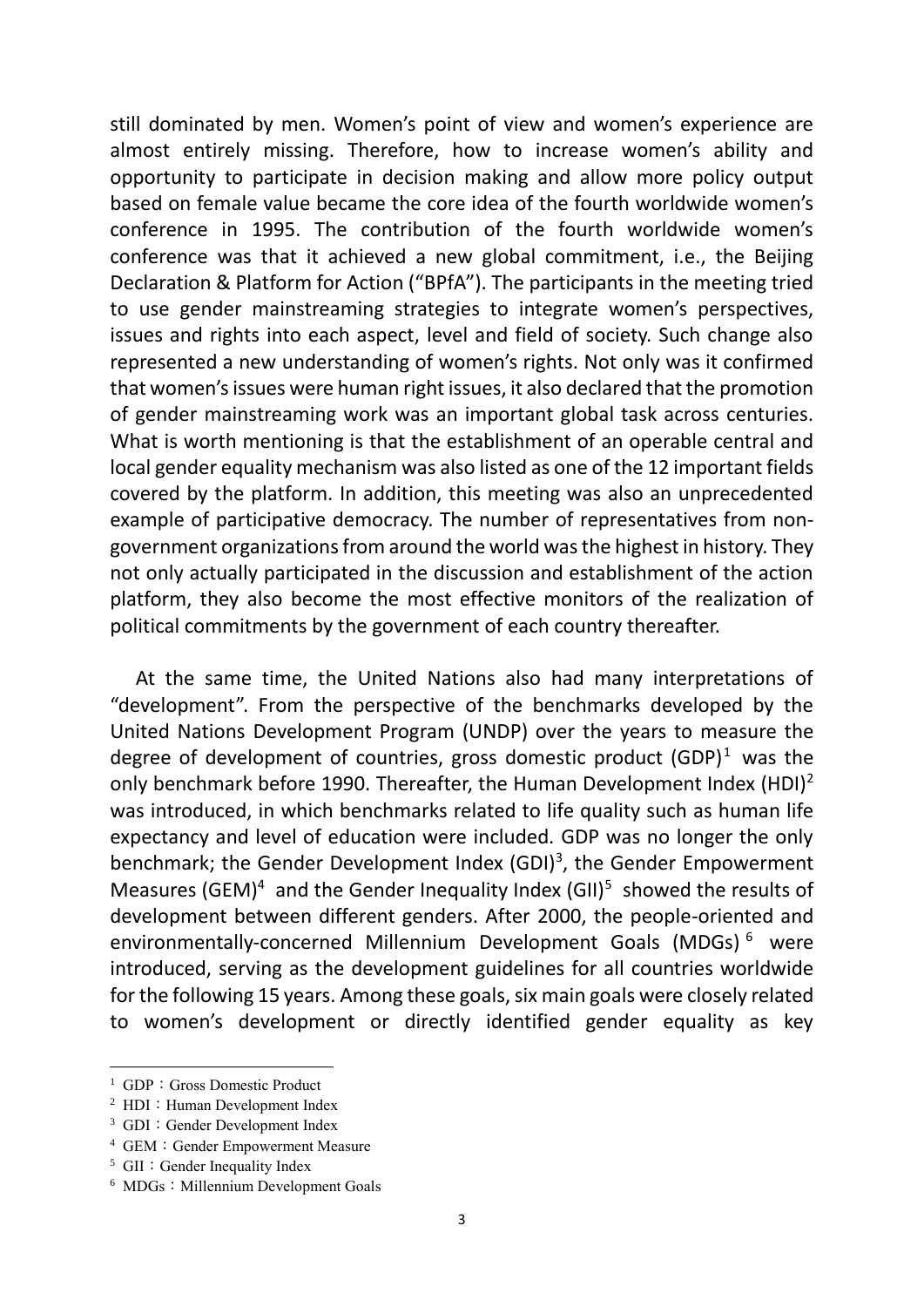development items.

In this post-2015 stage, according to the MDGs period has been completed and 193 countries of UN have accepted the 2016-2030 Development Agenda in September 2015 and proposed 17 sustainable development goals (SDGs)<sup>7</sup> as future governance reference, in which Goal 5 is to achieve gender equality, enhance the rights of all women and girls<sup>8</sup>, and other goals must be integrated into a gender perspective. When we look back the women's movement and the interpretation of the substance of development underscore two irreversible facts. One is that the future of mankind will no longer be dominated by one single gender. Instead a society based on common governance and decision-making under equal gender participation will be the norm. The other is that the fruits of economic development must be shared by all mankind. The goal of social development is to maintain a sustainable environment for all kinds co-existence. Overall, this is a process that evolves from the legislative protection of women's rights to the promotion of effective exercise of rights by women. Additionally, it is a process that moves from focusing on women's issues to focusing on gender issues. It is also a process that shifts genders issues from the marginal to the mainstream. It is even more a process of encouraging women's participation as well as pursuing a transfer of examples.

#### **General Concept of the Guideline**

As for the development history of women's rights in Taiwan, due to the influence of domestic and overseas political and social environment in the early years, the momentum of the women's movement came almost entirely from a few private women's organizations. Most women's organizations were focused on the provision of traditional remedies or support services. From the lifting of martial law to the beginning of the 1990s, the women's movement went simultaneously through street demonstrations and legislative lobbying. In addition to social initiatives, although we started to see some results of legislative change, it was difficult to go deep into the government system and shake up the existing gender relationship within the society. After the mid-1990s, with the lifting of martial law and the growth and development of the democratic system, the relationship between private women's organizations and the government has, in addition to criticism and hostility, evolved into a partnership

 $\overline{a}$ 

<sup>&</sup>lt;sup>7</sup> SDGs : Sustainable Development Goals.

<sup>8</sup> This is the official simplified Chinese translation of the United Nations, English original for SDG 5: Achieve gender equality and empower all women and girls. Website:

[http://www.un.org/ga/search/view\\_doc.asp?symbol=A/69/L.85&referer=http://www.un.org/sustainabledevelopm](http://www.un.org/ga/search/view_doc.asp?symbol=A/69/L.85&referer=http://www.un.org/sustainabledevelopment/&Lang=C) [ent/&Lang=C](http://www.un.org/ga/search/view_doc.asp?symbol=A/69/L.85&referer=http://www.un.org/sustainabledevelopment/&Lang=C)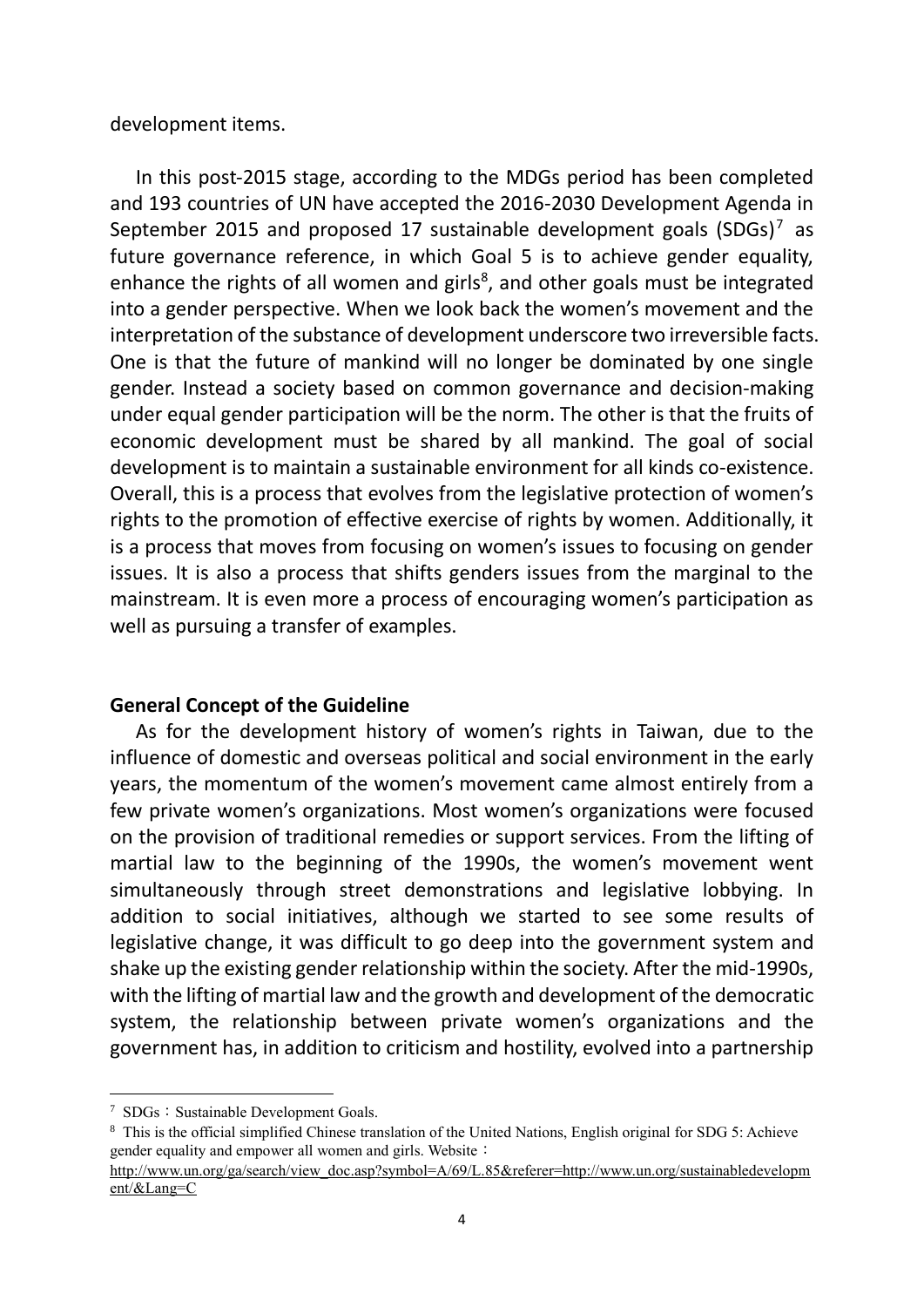with participative governance and begun to have an influence on policies. The results from legislative amendment and establishment of new laws also continue to accumulate. After the Committee of Women's Rights Promotion, Executive Yuan (It is now the "Gender Equality Committee of the Executive Yuan, hereinafter referred to as the "former Executive Yuan Women's Committee") was established in 1997, private women's organizations gradually began to use the former Executive Yuan Women's Committee as a platform of participative democracy and started to try to manage this new partnership relationship. In 2003, through the "International Women's Symposium – Gender Mainstreaming Perspective in Taiwan", this democracy platform further showed its function. Not only have new international issues been included into the relevant domestic agenda, various gender mainstreaming actions by the United States have also been actively implemented in the government system. The promotion of gender mainstreaming by government departments not only accelerated the progress of women's right in Taiwan, it also expanded the scope of women's issues and increased the influence of the women's movement on the government system and Taiwanese society. This has earned us good scores and rankings under the various international assessments mentioned above. The process of these efforts and the substantial results can be explained in terms of the following three aspects:

#### **In terms of legal regulation**

In terms of legislation related to women's rights in Taiwan, women's right to political participation was granted as early as 1947 when the Constitution was established. It was expressly provided in the Constitution that a certain number of seats must be reserved for women in the election of various people's representatives. After martial law was lifted, the power of women's organizations in Taiwan developed significantly and even had a strong influence on the trend of legislative change, including the addition of Article 10 to the Constitution in 1991 protecting women's integrity and physical security and declaring the elimination of gender discrimination and promoting true equality of status between the genders. When the Constitution was amended in 2005, the electoral system for legislators was changed to "two votes per election zone". It was also provided that at least 1/2 of the cross-zone elected list of political parties must be made up of women. The inclusion of a designated percentage of political participation by women in the Constitution increased women's influence and power in the congress. The percentage of seats held by women increased from 19.1% in 1998 to 38.05% by 2016. The Local Government Act also specified in 1999 that 1/4 of seats in local congresses should be reserved for women. This also increased the opportunities for political participation by women and their election rate.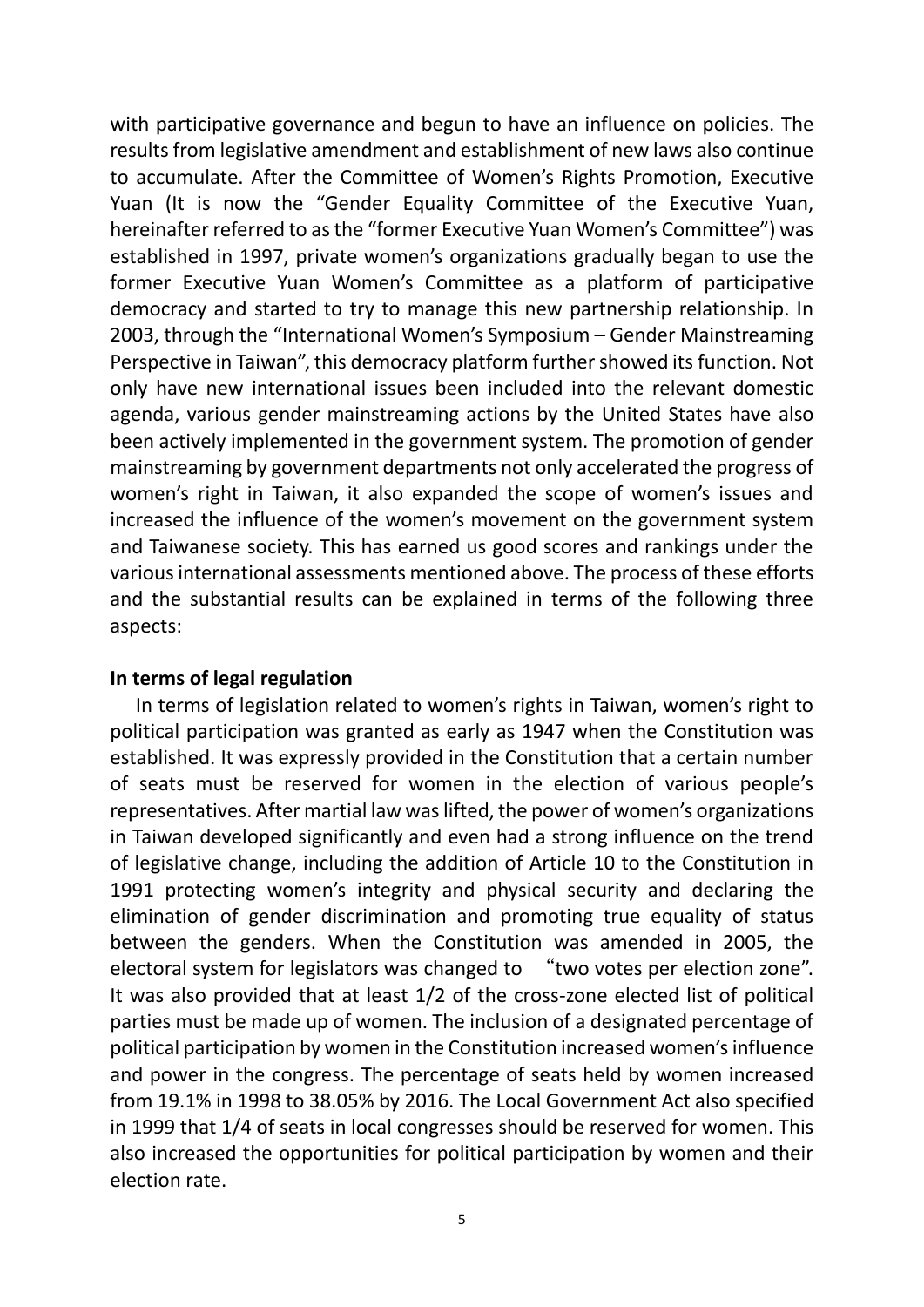In addition to women's right to political participation, more than 10 legislative acts in relation to the improvement of women's position have been established since the 1990s, achieving further protection for women in terms of personal security, marriage and family, employment, education and culture, benefits and poverty alleviation and healthcare. Among these, the three laws against violence (Sexual Harassment Prevention Act, Sexual Assault Crime Prevention Act and Family Violence Prevention Act) ensure the personal security of women in both the public and private domains. The two gender equality laws (Gender Work Equality Act and Gender Equality Education Act) further specify the entitlements of different genders in the employment and educational system. The three anti-Gender based violence Acts and the gender equality related laws has been amended in order to keep pace with the times. Several amendments were made to the Family Chapter of the Civil Code, including provisions related to the property system for married couples, to ensure the independent property rights of married women. It also demonstrated economic security for non-remunerated work performed by housewives. The rule about changing children's family names also broke away from the traditional paternal-centered family framework. Furthermore, from 2006 to 2007, the Examinations Yuan started to review the rules about gender restrictions for national examinations. Currently, other than examinations for the jobs related with guarding and management duties with gender percentage restrictions in place due to the special nature of the tasks, gender restrictions have been fully removed for all other national examinations. This is a big march towards equal opportunities for the genders. These revolutions in the legal system that improved legislation were achieved through continuous dialogue, coordination and cooperation between different groups that caring of gender issues, women's groups and government authorities.

This kind of positive interaction between civil society and government authorities is also fully demonstrated in the process of promotion of the CEDAW convention. In order to convert the concept of "women's rights are human rights" into a social consensus and basic value, through lobbying by government authorities and women's groups of the legislative authority, the CEDAW convention was finally passed in 2007. The government also completed the first CEDAW national report in 2009 and started the drafting of domestic regulations that reflected the provisions of the convention. In the same year, civil women's groups also introduced an "alternative report". In 2011, the Legislative Yuan passed the CEDAW Enforcement Law, converting the convention into important guidelines for the protection, promotion and development of women's equal rights in our country. The second CEDAW national report was also completed in 2014, followed by the preliminary meetings to response the concluding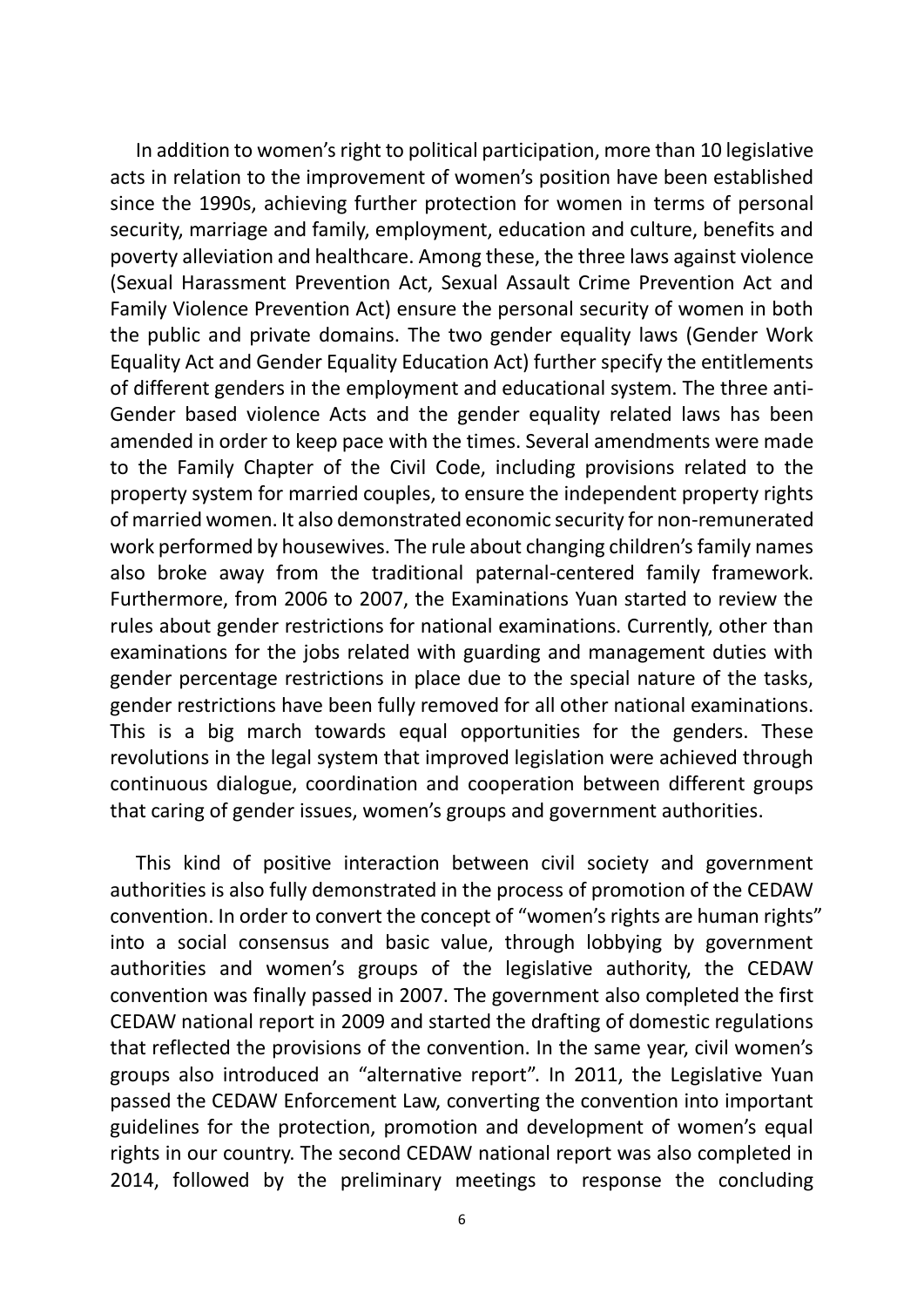comments and recommendations. This shows that the implementation of protection of women's rights has become a common objective among different political parties and has become a basic value shared by Taiwanese society.

#### **In terms of policy decision-making mechanism**

In 1997, the Executive Yuan established the Women's Rights Committee. In 1999, the Foundation of Women's Rights Promotion and Development (the "Women's Rights Foundation") was established. This can be seen as the beginning of civil participation in the government decision-making mechanism to promote women's rights and gender equality. At the end of 2006, the Executive Yuan Women's Committee further procured each department to establish gender equality project teams and promoted gender mainstreaming plans. Since then, policies regarding women's rights in Taiwan have been promoted by various departments under the coordination of the Executive Yuan Women's Rights Committee. The departmental gender equality teams are responsible for the consultation, planning, promotion and review of activities related to women's rights and gender equality. In addition, a policy communications platform was also established through the Women's Rights Foundation to expand the participation of civil opinion leaders. At the same time, local governments also gradually established county (city) women's right committees of which the heads of government departments serve as chairmen. Local women's rights tasks were also executed in accordance with the operational model of common governance by the genders and government and civil cooperation promoted by the Executive Yuan Women's Rights Committee. The establishment of these decision-making mechanisms had two significant meanings: One was to improve the level of transparency in the decision-making process through participation by the majority of groups that caring of gender issues and women's groups, reducing the social cost incurred from a lack of trust. The other was to create a new model of women's political participation through the establishment of policy under a system that included the participation of many women. However, none of these mechanisms had exclusive responsibility and often lacked sufficient manpower.

Due to this observation, the government and private women's groups continued to dialogue with each other for 13 years. In January 2010, the Legislative Yuan finally passed a draft amendment to the Legislative Yuan Organization Act and established the "Department of Gender Equality" with exclusive responsibility under the Executive Yuan in January 2011, in order to enrich the operational functions of the Gender Equality Committee of Executive Yuan and gender equality activities. It was expected that the Gender Equality Committee of Executive Yuan, the Department of Gender Equality in Executive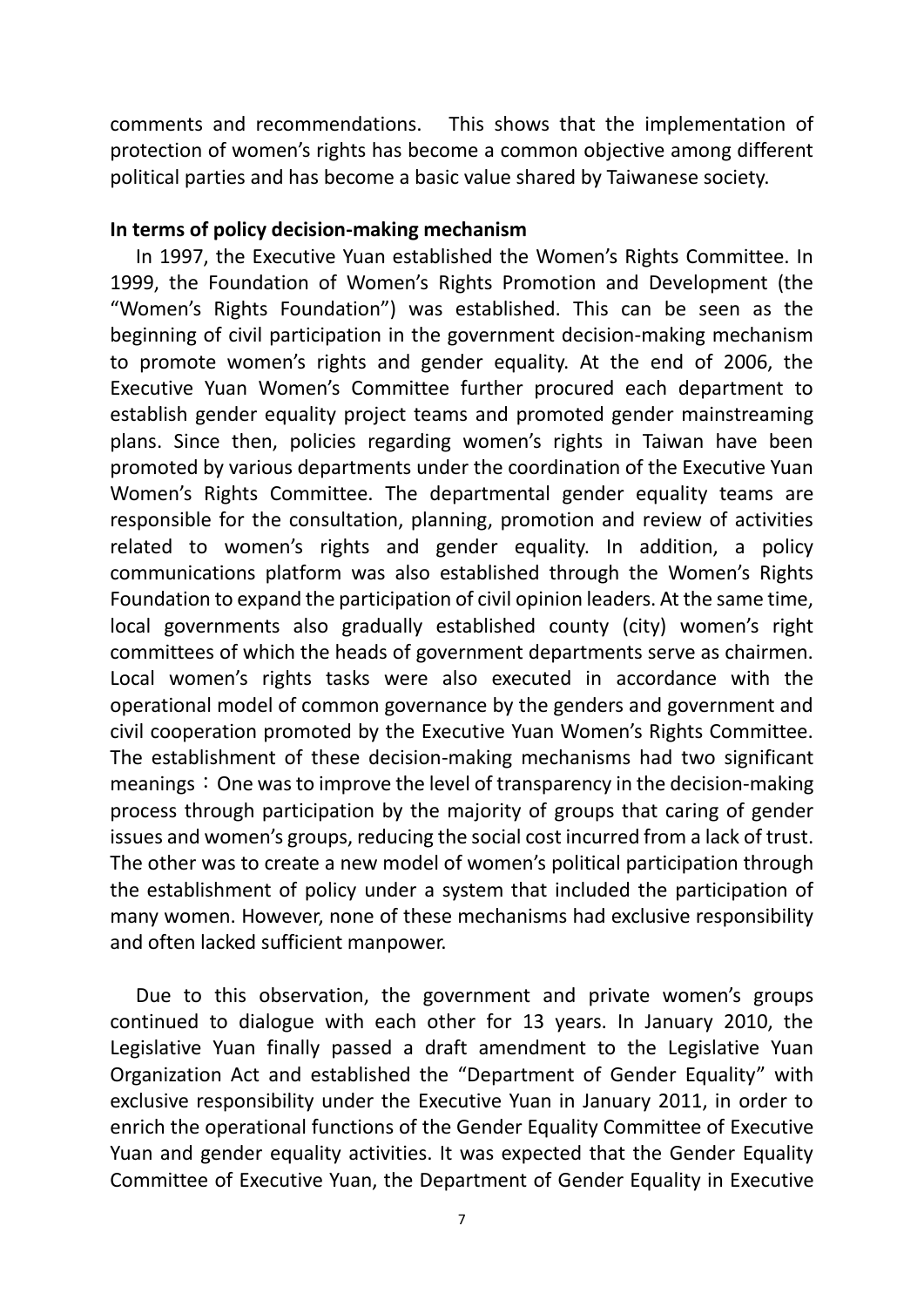Yuan and the Women's Right Foundation would be able to properly work with each other, divide their tasks when missions are the same and complement each other when functions are different. With the cooperation of departmental gender equality teams, a gender equality mechanism with exclusive responsibility and localized features would be completed. In fact, this development trend is very similar to the gender mainstreaming strategies promoted by international organizations. For example, "UN Women" established by the United Nations in 2010 was an integration of a high level and fully operative entity that occurred after reviewing the functions, roles and overall operational process flows of existing women's and gender-related institutions. This process shows that gender governance issues have been upgraded from pure demand for participation to an actual pursuit of transformation, both at the domestic level and at the level of international organizations.

#### **In terms of political participantion**

In addition to amendment to the legal system and establishment of the decision-making mechanism, after the establishment of the Executive Yuan Women's Rights Committee, the main political action undertaken in Taiwan in relation to the improvement of women's rights and promotion of gender equality is the proposal of various relevant policy platforms and suggestions to the government by the committee. For example, the "Cross-Century Women's Policy Blueprint" proposed in 2000 and the "Women's Policy Platform" approved in 2004 served as general guidelines for the development of national women's rights policies. In addition, resolutions were also passed by the committee to require each department to assist with the promotion of relevant policies. For example, the "Gender Mainstreaming Implementation Plan" was established in 2005 through each department. On the one hand, departments were urged to gradually complete various tools for the promotion of gender mainstreaming. On the other hand, departments were also guided to propose women-oriented (gender equality) policies within departmental features. In 2006, not only were each department of the Executive Yuan and their affiliated organizations required to establish highest level gender equality project teams, it was also required that each gender should represent not less than 1/3 of the composition of the committee of ach central level. Currently, over 90% of the committees have achieved this objective. This is a big step towards diversified governance in our country.

Under the active promotion of the policy of "gender mainstreaming" by central departments, the Directorate General of Budget, Accounting and Statistics of the Executive Yuan completed the establishment of "gender statistics". Various "gender analysis" reports were also prepared. The preparation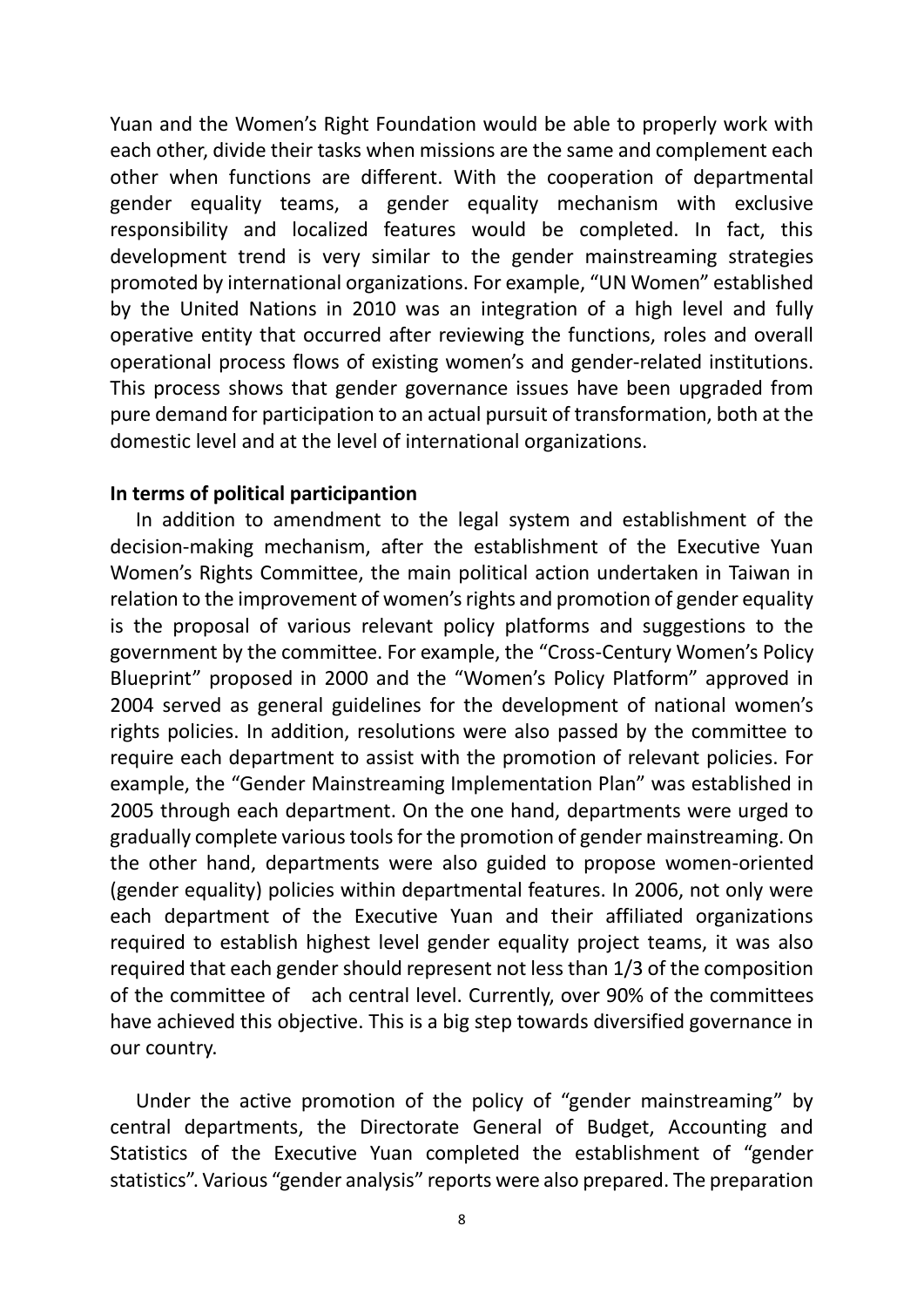of "gender budget" and performance review process flow were also studied. The Directorate-General of Personnel Administration, Executive Yuan continuously provided various on-the-job training programs for "gender awareness training". Since 2011, in the annual "Jing Sing Award" for the purpose of promoting female executives, the weight for substantial results from promotion of gender equality tasks was also increased. The former Research, Development and Evaluation Commission(now is the "National Development Council") also prepared the "gender influence assessment" with Legal Affairs committee in Executive Yuan to include a gender perspective into important mid- and long-term plans of the Executive Yuan and legislative amendment proposals. Various benchmarks and evaluation mechanisms were established. Each department also gradually developed exclusive activities for the promotion of women's rights or gender friendliness. Although no single legislative or policy revolution can immediately change the existing gender relationship under a social culture and administrative system, the gender perspective was gradually brought into various policy implementation plans of the government, achieving the most effective and fair allocation of national resources. This is indeed an important milestone for our nation's march towards development and substantial gender equality!

#### **Gender Equality Development**

In the  $21<sup>st</sup>$  century of today, globalization brought many problems. To answer to the impact of these problems on women, the United Nations announced on 1 July 2010 that the existing four women-related organizations will be combined into one integrated organization "UN Women" with higher decision-making authority. To review existing functions, roles and overall operational processes of female and gender-related institutions, integrated into a high-level and fully operational entity. It is expected to resolve issues faced by women worldwide more effectively and to promote the achievement of gender equality in human society. As a member of the international community, we not only need to face the challenges in the era of globalization such as the financial crisis, extreme climate, frequent natural disasters and shortage of energy and food, we also need to properly answer to the policy issues of an aging domestic population, fewer children, expanding income gap between the rich and the poor, family and campus violence, new emerging family types, imbalance of physical and mental health, youth and mid-to-old age employment difficulties and excessive environmental exploitation. At the same time, after experiencing political democratization and economic liberation, the development of Taiwanese society is becoming more closely linked to the world and demonstrates a mixed face of globalization and localization. Examples include the impact of diversified culture from cross-border immigrant labor and new immigrants under the trend of international migration, or the awareness and demand for identity recognition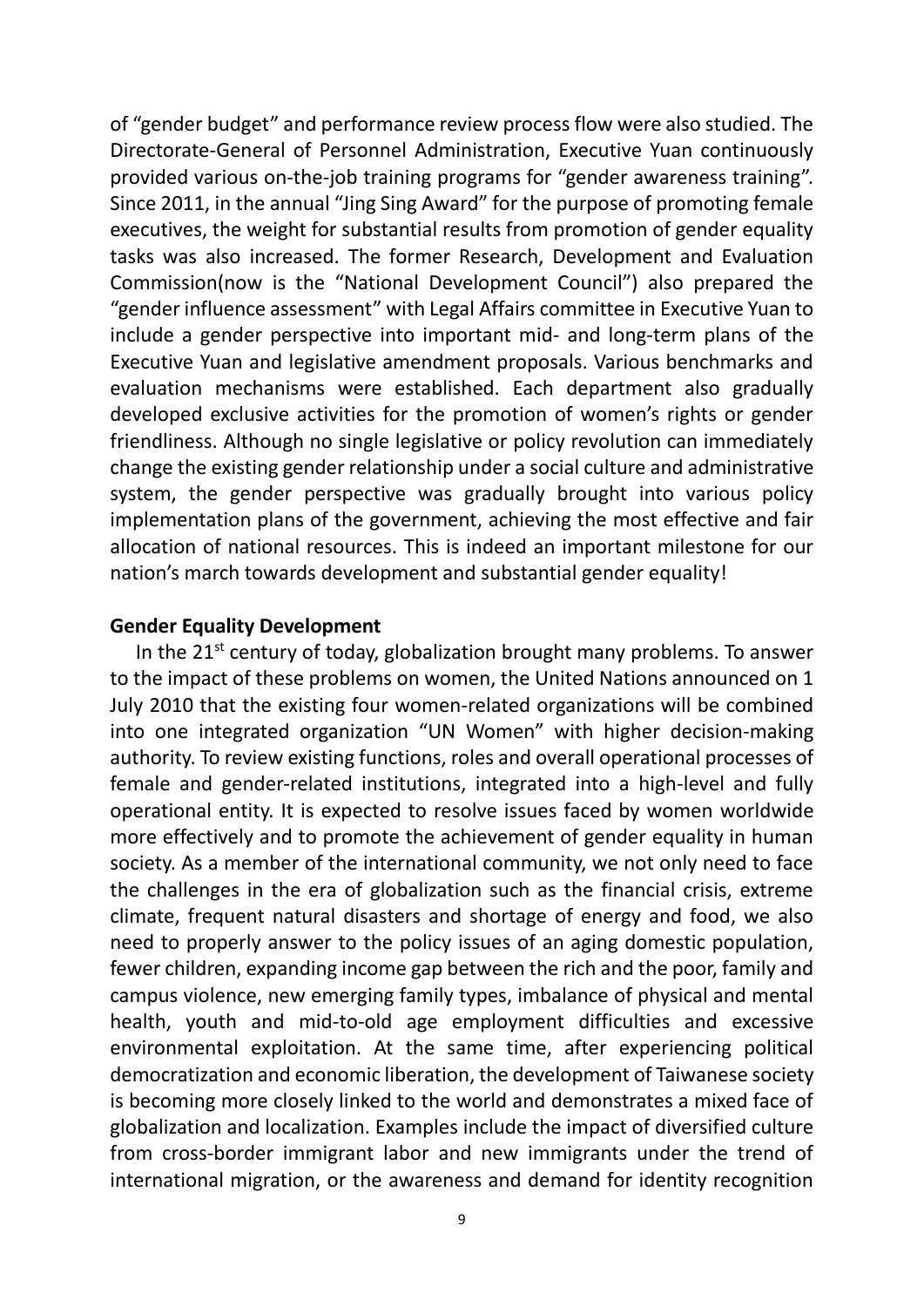and civil rights by minority groups under the trend of general human rights awareness. All of these show that gender equality is no longer a debate about fairness between the genders; it is even more globally connected to the existing structure of society and social changes. Gender is not a category or item in statistics. It is related to whether every public issue can achieve social consensus. It also brings government policies back to the original objective of being peopleoriented.

To meet international trends, continue to march forward on an existing basis, adjust the pace of promotion for gender equality between central and local authorities, reinforce the partnership between the government and private organizations for women's rights and gender equality work, promote close contact between domestic and overseas groups that caring gender issues and women's groups to face all types of challenges and overcome all difficulties together, more forward-looking policy planning is required. Taking the opportunity of the reorganization of the government, the Executive Yuan will establish a "Gender Equality Division" within its organization to handle women's rights and gender equality affairs. To establish this mechanism with exclusive responsibility, a clear policy blueprint is also required. Therefore, in the second half of 2010, the Executive Yuan Women's Rights Committee invited academics and private women's groups to start drafting this Gender Equality Guideline. In March 2011, the central government convened the first "National Women's Conference" to discuss the draft of this platform and to bring together a consensus. Finally, the Executive Yuan presented this guildline on December 19, 2011. More than 50 meetings of various types were held for this task, including the participation of more than 2,000 representatives from the government, private organizations, central and local authorities. It can be said that the Women's Rights Committee again served the function of a democratic platform. It is expected that the introduction of this policy platform will continue to open up gender perspectives from all fields of society, allow Taiwan towards a more diversified, inclusive, civilized and sustainable society and create a golden age of women's rights and gender equality in our country.

#### **General Policies**

The drafting of this platform was achieved by participation from both private organizations and the government following numerous dialogues. Its form is different from the summary statement model of general platforms. Its structure is designed to look back on the evolution of women's rights and gender equality and then review the existing status and environment in our country. Considering continuity of policy implementation, the six main fields under the 2004 Women's Policy Guideline were expanded and combined. In response to urgent domestic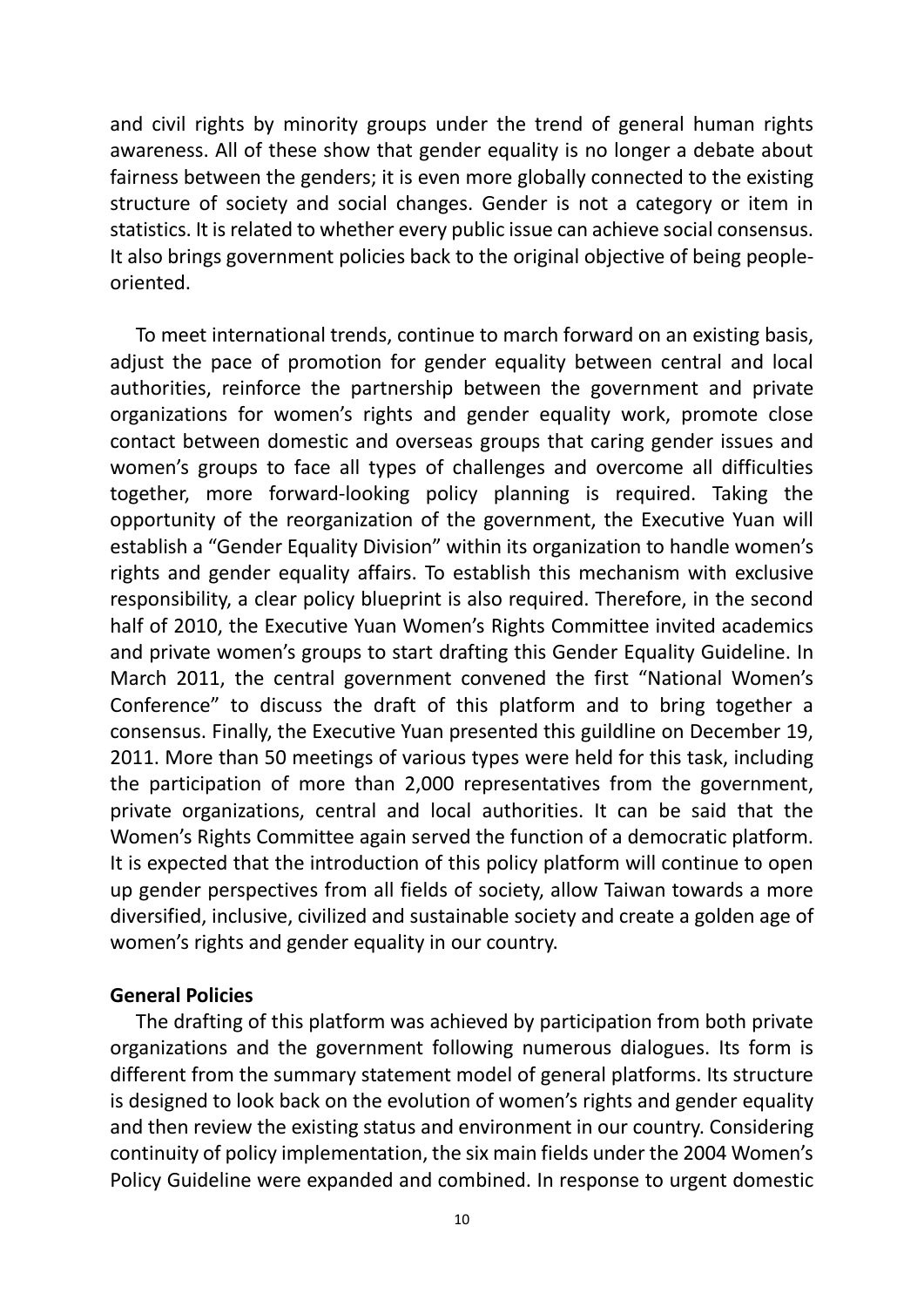and overseas issues, two chapters were added: "Gender on Demography, Marriage and Family" and "Gender on Environment, Energy and ICT " to achieve completeness and a forward-looking perspective. Its basic spirit is to insist on three main ideas: "Gender equality is the core value to protect social fairness and justice", "Improvement of women's rights is the priority task to promote gender equality" and "Gender mainstreaming is an effective route to achieve humanoriented policy". The entirety of this Guideline was connected by these three main ideas. Each individual chapter also demonstrates the key points to be controlled and the ideals that are pursued in each field. They are detailed as follows.

Chapter 1 "Gender on Equal Rights, Decision Making and Influence" came from the original chapter of "Women's Political Participation". It not only expanded the aspect of women's participation from the political field to the economic and social fields, it also upgraded the concept of women's participation from obtaining power to participation in decision making and generation of influence. At the same time, the pursuit for equality is no longer limited to equality between the genders; equality within each gender is also emphasized. The realization of these ideas is dependent upon the establishment of a sound participative democracy.

Chapter 2 "Gender on Employment, Economic, and Welfare" combines the previous chapters of "Women's Property and welfare" and "Women's Labor participation". Thoughts were given to closely combine employment, economy and benefits to prevent policy dysfunction in measures for protecting women's basic economic security due to administrative division. In addition, as the continuously expanding free market economy may bring about global disasters, it is also argued that the government must provide protection for the relatively weak. A "mixed type of economic system" can draw a red line for the free market.

Chapter 3 "Gender on Demography, Marriage and Family" covers traditional women's issues. However, not only have the long-term difficulties faced by women in the private domain of marriage and family not been entirely resolved, women continue to carry heavy responsibilities for problems incurred from rapid social change. In particular, the care-taker role played by women in their families has become another heavy and exclusive burden for women. Except to promote parity, quality and universal care services continually, policies should be planned based on gender equality, and to design comprehensive, interlocking population, family, employment, and childcare is the basis for sustainable development of society. Also, society should jointly face and resolve the fact that diversified families are gradually forming.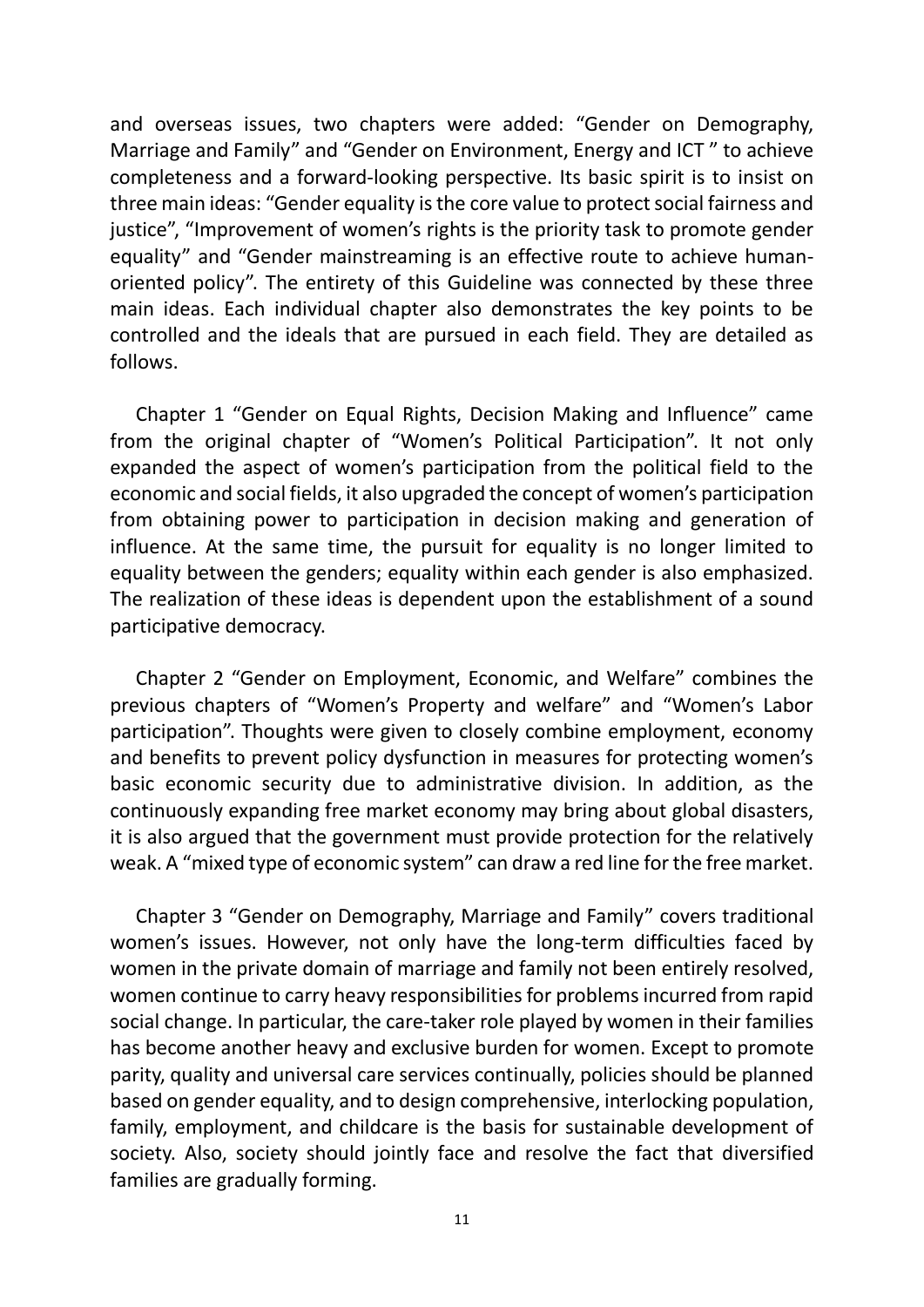Chapter 4 "Gender on Education, Culture and Media" recognizes the importance of the existing Gender Equality Education White Paper on gender equality education. Although it recognizes the diversity and innovation of the media, it also raises concern about the impact on women and children. Therefore, more female participation and perspectives must be included in the selfdiscipline, external discipline and legal regulation of the media. In addition, the long-term paternal cultural burden must be broken down by establishing cultural customs and ceremonies without gender discrimination.

Chapter 5 "Gender on Physical Security and Justice" covers issues that women have always been concerned with. Therefore, in addition to proposing more concrete actions for the realization of existing personal security mechanisms and laws, this chapter also recognizes that the protection of women's personal security will fail if there is no consensus under the judicial system. Therefore, through the passing of the domestic CEDAW Enforcement Act, the expectations of the judicial system by women have also been included in the platform.

Chapter 6 "Gender on Health and Healthcare" expands women friendliness to gender friendliness, putting an emphasis on how the use of gender statistics that are already in place will be reinforced to perform further gender analysis, discovering gender differences in terms of health opportunities and causes of disease from such analysis, both physical and mental need to be take care and fully integrating gender implications into health policies, reinforcing the level of gender sensitivity in the medical and care systems, and allowing different genders and disadvantaged females from remote regions to receive appropriate services.

Chapter 7 "Gender on Environment, Energy and ICT" is a new issue. It is included in this platform firstly because it is a global idea. Secondly, it is also due to the domestic environment. Currently these three areas are more important in our country, having very strong influence. However, gender awareness has not yet been upgraded in these fields. At the same time, if people are not accounted for in terms of technological development, it often creates even more hidden worries for all of human society. Therefore, breaking the gender wall in these fields and integrating gender perspectives and requirements will help in the realization of the commitments of technology and that they will always come from human nature. Of course, to ensure the environmental policy of a sustainable society, not only are women required to play their roles as executors in their daily lives, they are also needed to exercise their power and influence in the decision-making process.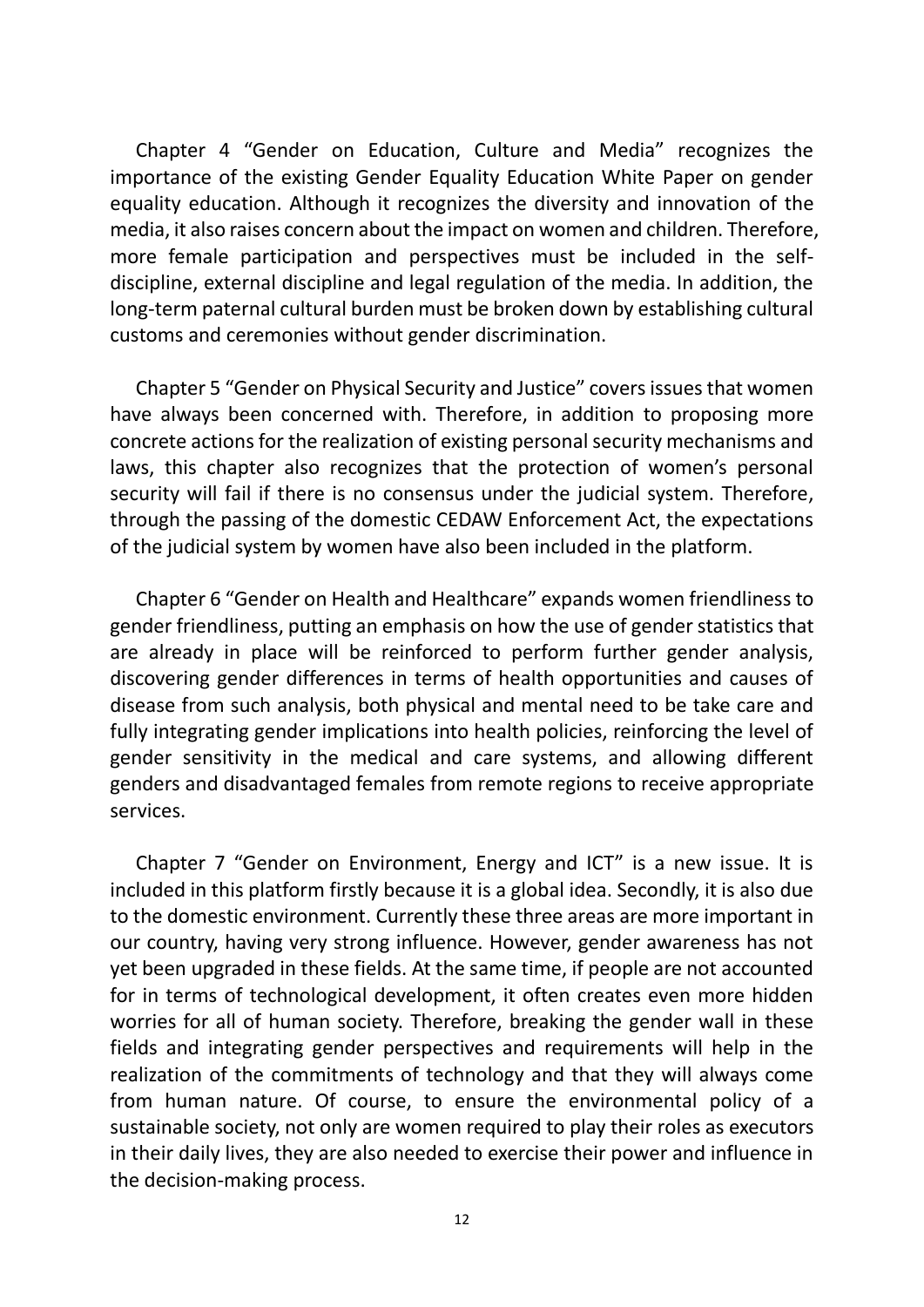Combining the above-mentioned three core ideas and the concepts and acts of focus under each individual chapter, the basic ideas of this platform can be summarized into the following 10 points:

- 1. Gender equality is the core value to protect human right and justice.
- 2. Improvement of women's rights is the priority task to promote gender equality.
- 3. Gender mainstreaming is an effective route to achieve human-oriented policy.
- 4. Participative democracy is a strategy for the realization of better governance and decision making by gender.
- 5. A "mixed economic system" is the best protection for women's economic security.
- 6. Demography policy and family policy with gender equality perspective is the basis of sound social development.
- 7. Educational and cultural media policy with gender awareness is the cornerstone for building a society based on gender equality.
- 8. Elimination of gender discrimination and gender violence are key to defending personal security.
- 9. Gender specifics and physical-mental balance are the goals for promotion of multi-dimensional health policy.
- 10. Integrating female concerns into environmental protection and technology are commitments necessary for a sustainable society.

## **Strategic Objective for Each Chapter**

The following explains the policy substance that should be adopted in implementing the above-mentioned basic ideas in each field:

- I. Gender on Equal rights, Decision-Making and Influence
	- 1. Equality of power: Reduce gender difference in job positions
	- 2.Equality in decision-making: Reduce gender difference in political participation
	- 3. Equality of influence: Allow gender sensibility in decision making
	- 4. Establish equality between genders, as well as equality within each gender
	- 5. Asian examples; connection to international trends
- II. Gender on Employment, Economy and Welfare
	- 1. Combine employment and benefit policy ideas
	- 2. Promote work and family balance
	- 3. Implement integrity and equal labor value
	- 4. Build friendly employment and job creation environment
- III. Gender on Demography, Marriage and Family
	- 1. Focus on imbalance of population structure. Implement Demography policy of gender justice.
	- 2. Promote fairly-priced, good-quality and easily-accessible childcare service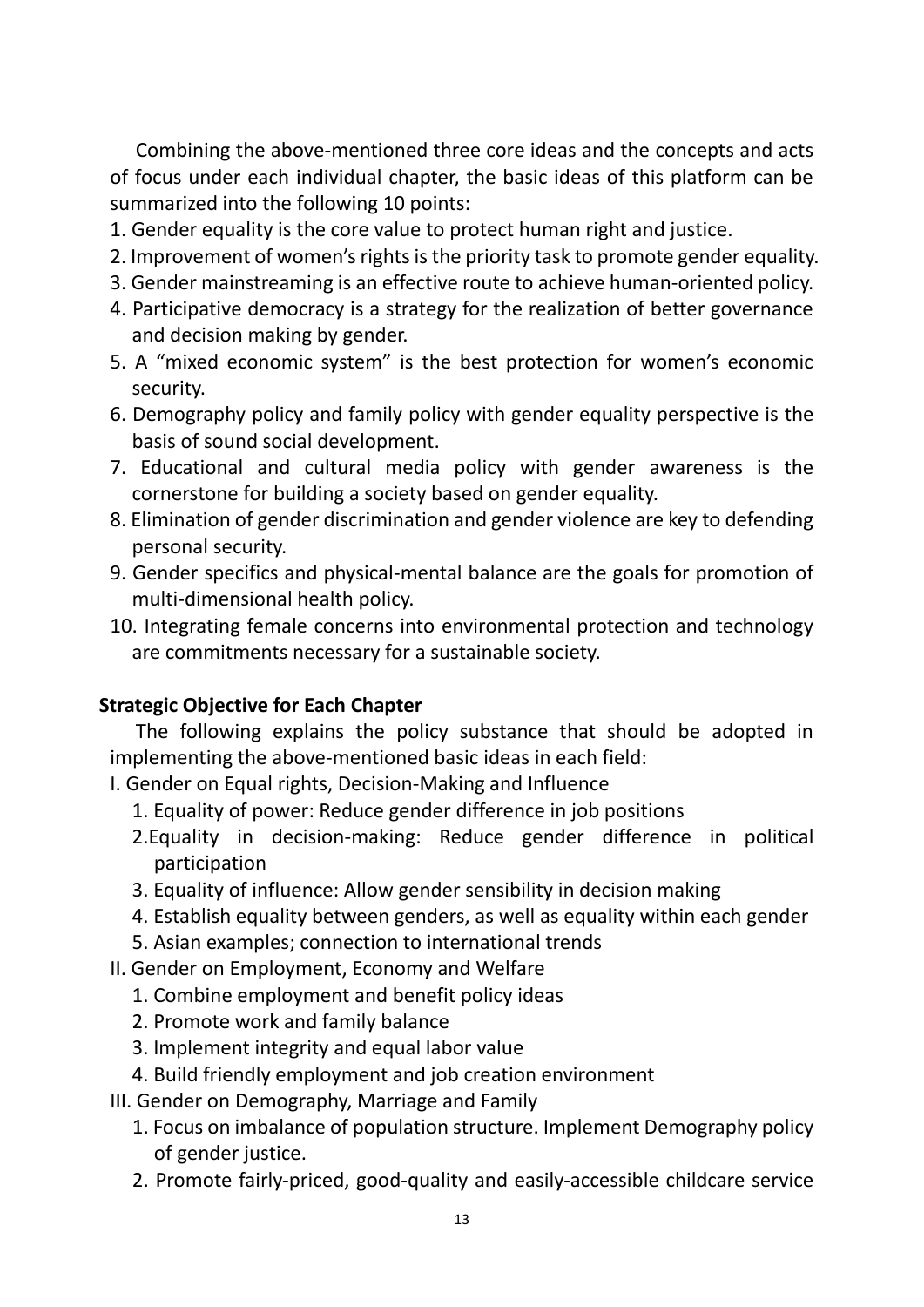and build a comprehensive child care service system

- 3. Break down gender discrimination and promote equal gender rights under the marriage system
- 4. Respect diverse cultural differences and build a friendly environment for immigration-based marriage
- 5. Focus on diversified family types and build a holistic family care system
- IV. Gender on Education, Culture and Media
	- 1. Actively implement gender equality education
	- 2. Review and study relevant laws, promote media self-discipline and external discipline on media by civil groups and academia
	- 3. Build up the visibility and subjectivity of women and various gender disadvantaged groups in public domains
	- 4. Actively break down the burdens of a paternal culture and build cultural customs and ceremonies without gender discrimination
	- 5. Promote women to have the equal right to be educated
- V. Gender on Safety and Justice
	- 1. Eliminate acts of violence and discrimination against women
	- 2. Eliminate any form of human trafficking
	- 3. Build safe living spaces
	- 4. Build a justice environment with gender awarene
- VI. Gender on Health and Healthcare
	- 1. Develop health, medical and care policy with gender awareness and fair
	- 2. Actively promote gender friendly healthcare environment
	- 3. Eliminate impact of gender stereotypes on physical and mental health
	- 4. Increase independence in health/healthcare and caring process, especially health disadvantaged groups
	- 5. Develop integrated physical and mental health information and services for each stage of different gender life cycle
- VII. Gender on Environment, Energy and ICT
	- 1. Eliminate gender segregation in all areas
	- 2. Meet the basic requirements of different genders and disadvantaged groups
	- 3. Allow the diverse values of women and disadvantaged groups to become mainstream or change the mainstream
	- 4. Combine private power and improve governance results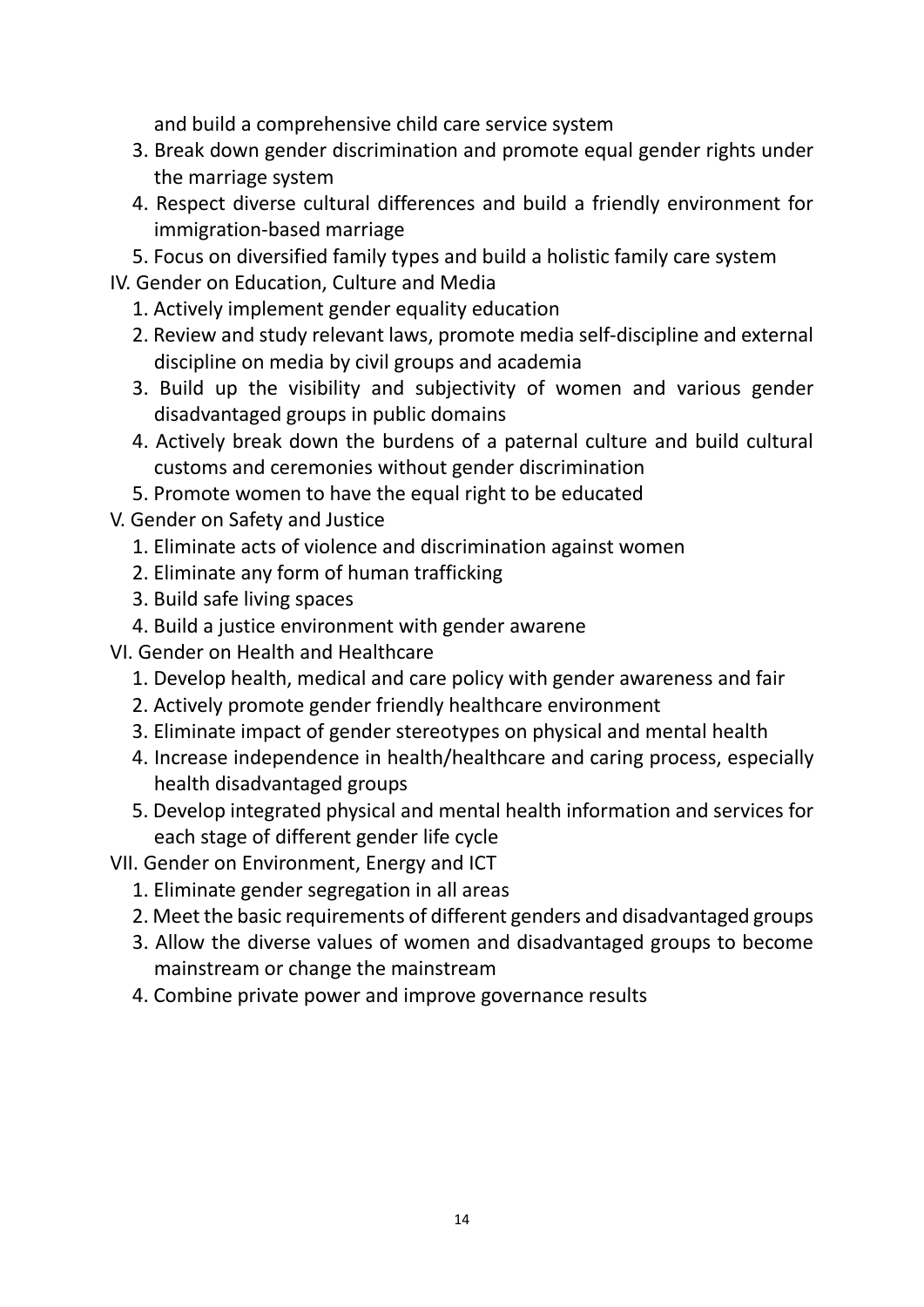### **Action Plans for Each Chapter**

- I. Gender on Equal Rights, Decision Making, and Influence
- (I) Reinforce gender equality policies and mechanisms within the five Yuans, actively develop gender equality policies, implement gender awareness training, promote equal gender rights, and develop and announce administrative guidelines, green papers, or white papers which address issues pertaining to gender equality.
- (II) The aim of this policy is to continuously promote compliance with the onethird gender principle as it relates to staffing requirements, including for committee members under each department of the Executive Yuan, directors and supervisors of government-funded foundations and stateowned enterprises, cabinet members, members of the Examination Yuan, members of the Control Yuan, Grand Justices, and appointment and promotion of selection rank civil servants. Furthermore, the government shall actively utilize relevant policies and resources to formulate mechanisms for performance reviews, reward measures, and financial assistance in order to advance the adoption and implementation of the rule among Farmers Associations, Fishermen Associations, Irrigation Associations, Labor unions, Civil Associations, and private enterprises.
- (III) Amend the Local Government Act to change the principle of reserved seats for women to the principle of gender percentage which aims to increase the percentage of seats held by women to 30% over the medium-term and 40% over the long-term, as targeted in the Beijing Platform for Action.
- (IV) Encourage women to participate in labor union affairs and increase the number of opportunities for women to serve as labor relations representatives.
- (V) Strengthen the implementation of gender awareness training and capacity building for members and leaders of Farmers Associations, Fishermen Associations, Irrigation Associations, Labor Unions, Civil Associations, and management-level personnel of private enterprises, and increase opportunities for female participation and engagement at the decisionmaking level.
- (VI) Help establish female business leader groups beyond the scope of the six major industrial and commercial groups which encompass large, medium, and small enterprises, and consult with female business representatives to ensure their voices are incorporated into economic policies formulated by the government.
- (VII) Increase the international visibility of Taiwan's progress achieved in the area of gender equality by actively working together with private institutions and government agencies, staying abreast of and actively participating in regional and international gender issues, and establishing ongoing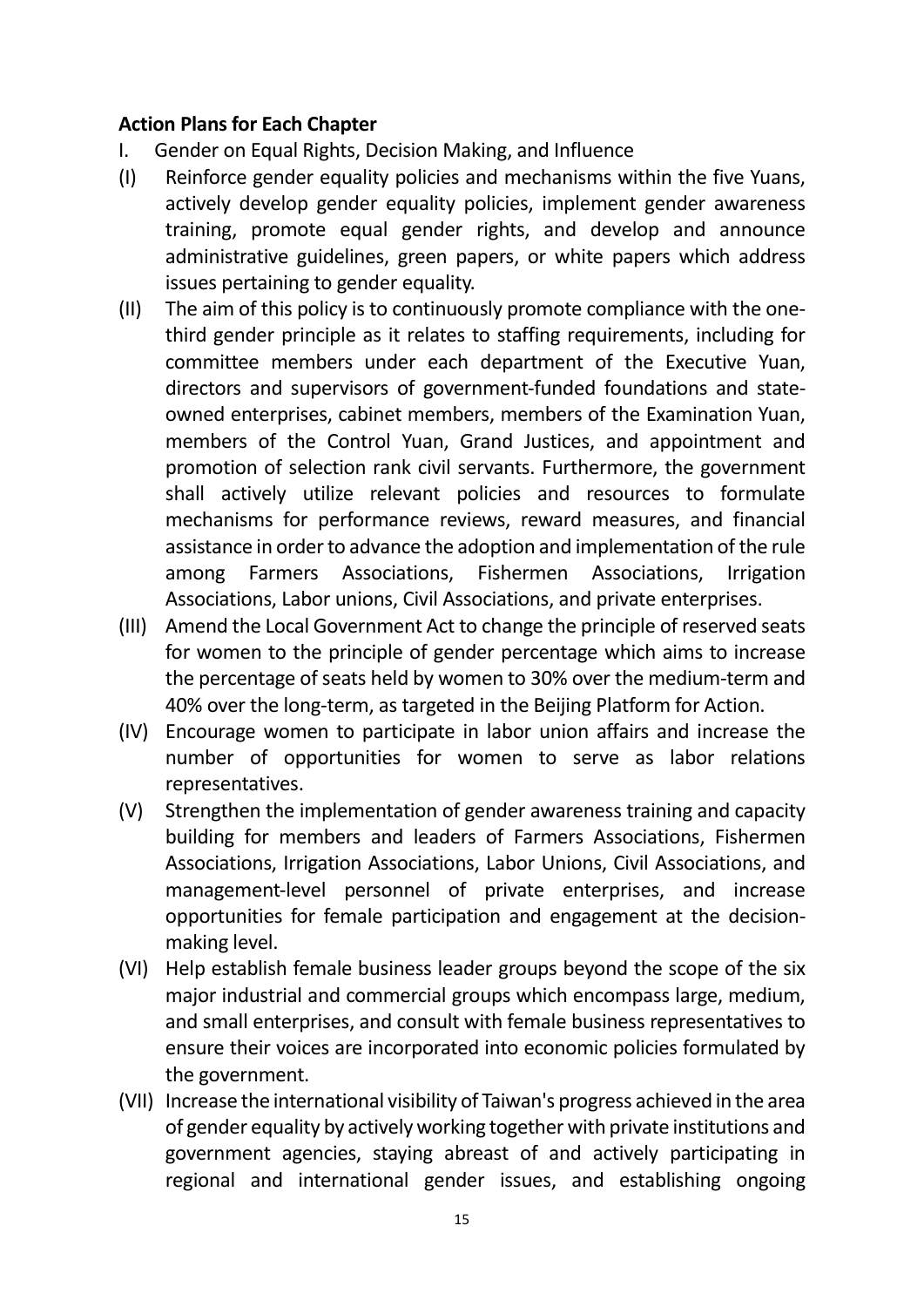exchanges with other countries which facilitate mutual learning.

- (VIII) Reinforce the promotion of issues and initiatives of domestic organizations including their ability to maintain ties to the international community, help grassroots of women's groups coordinate their experience in promoting issues and initiatives and further their understanding of the latest trends and developments in international gender issues in other regions, and increase the visibility of Taiwan's progress achieved in the area of gender equality by forging bonds and participating in the international community.
- II. Gender on Employment, Economy, and Welfare
- (I) Consider to integrate the current social insurance systems and continuously promote the importance of participating in the National Pension scheme and having a sound system in place for making pension contributions, and increase the pension participation rate among citizens in order to guarantee financial security upon reaching retirement age of unpaid family workers, householder workers, and citizens undergoing job transitions.
- (II) Consolidate the provision of government-issued social benefits and employment assistance, reinforce the referral and assistance system of labor and social policies, target different groups such as women in agricultural and fishing villages, indigenous persons, new immigrants, victims of domestic violence, AIDS patients, and persons with diverse gender identities and sexual orientations, and plan suitable employment assistance, entrepreneurship assistance, and welfare service programs.
- (III) Establish a sound legal system and a set of coherent measures for childcare and caregiving, draft and formulate policies for accessible and affordable caregiving services, utilize a democratic review mechanism to provide fairlypriced, high-quality, and easily-accessible services for childcare, senior care, and disabled care, and develop local and community-based family support systems to avoid excessive market orientation in the caregiving industry and ensure that all at-home caregivers are able to maintain continuous employment.
- (IV) Conduct relevant measures, promote support for family-friendly policies among public and private institutions and departments, alleviate concerns of families for care requirements, including providing assistance for child care and senior care, implementing various measures including maternity leave, paternity leave, subsidized parental leave without pay, family care leave, part-time working hours, flexible working hours, and flexible working locations, and preventing interruptions in employment or being forced to exit the job market as result of having to care for family members.
- (V) Implement labor regulations, examine current social conditions, and develop solutions to various factors which contribute to issues such as the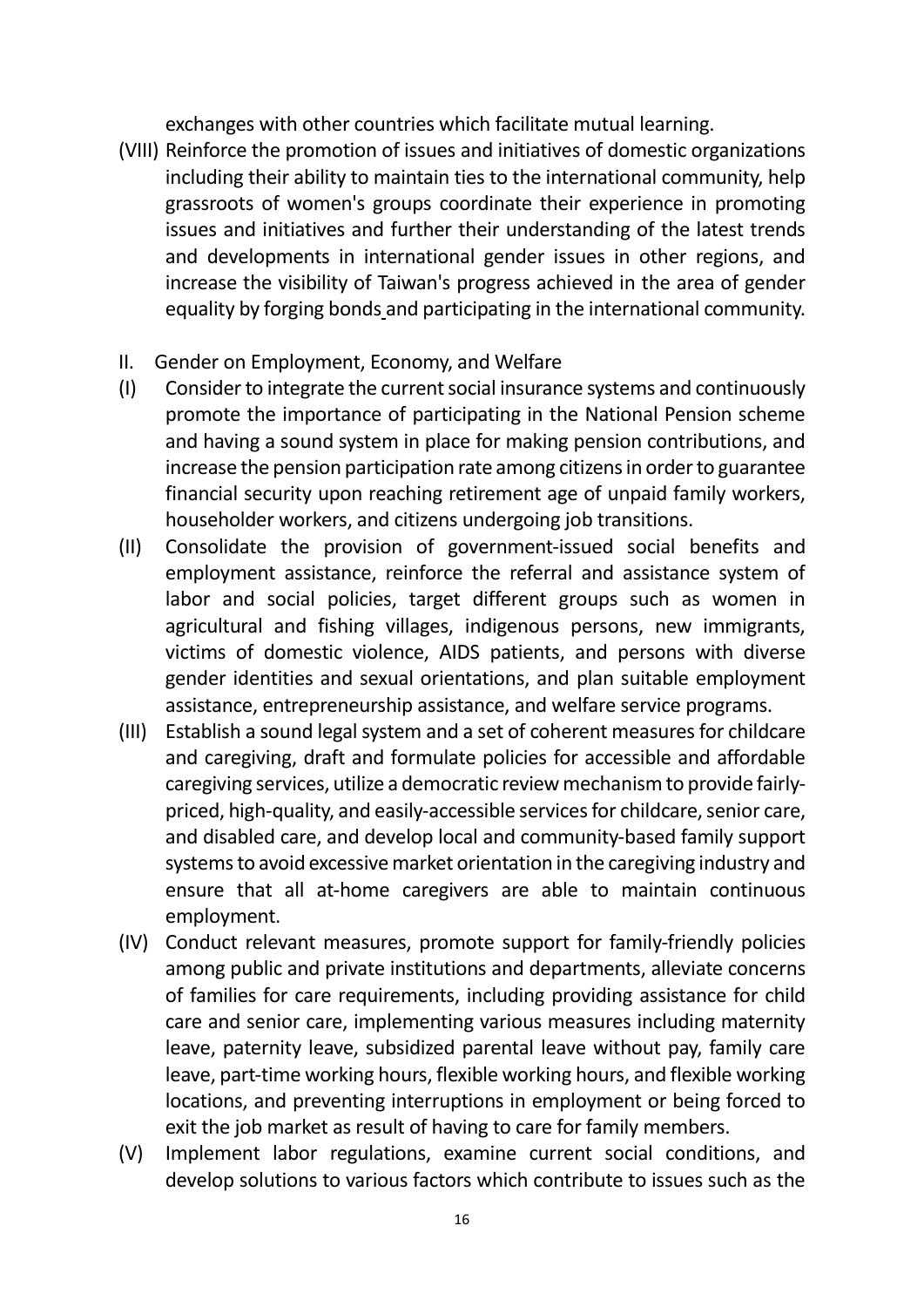gender wage gap and occupational gender segregation.

- (VI) Ensure reasonable basic working conditions protections to persons working in female-dominated occupations such as homemakers, caregivers, childcare workers, and other workers in atypical employment circumstances irrespective of ethnic group, cultural background, or nationality. Prevent exploitative labor practices in such occupations arising from marketization, and strengthen relevant measures for conducting assessments and inspections in order to enhance the rights and interests of such workers.
- (VII) Combine occupational training, employment matching support systems, and provide accessible and localized occupational training and employment resources for women in order to increase the human capital and asset accumulation of women. In particular, provide occupational category retraining aimed at women returning to the job market and middle-aged and elderly women to ensure their skills are compatible with the requirements of the job market. Increase part-time working hours work opportunities to enable women to take care of family members and be employed at the same time.
- (VIII) Strengthen capacity building for women in the area of information and communications technology (ICT) and increase employment and entrepreneurial opportunities in order to help female business leaders develop market products and gain access to regional cooperative markets.
- (IX) Establish a single department for female entrepreneur services and an effective support system. Upgrade business knowledge and increase financing channels. Improve legislative environment and business opportunity information. Expand visibility of women-run enterprises in domestic and foreign markets, moving towards the direction of "fullfledged" centers. Select women with actual entrepreneurship experience and gender rights equality awareness to act as advisors to ensure the success rate of solutions.
- III. Gender on Demography, Marriage, and Family
- (I) Implement the protection of care and rights for pregnant teenagers. Children born inside and out of wedlock should be entitled to the same survival rights, identity rights, upbringing rights, school rights, and social benefits and services.
- (II) Ensure equal rights for the physically and mentally disable in terms of schooling, employment, medical care, and upbringing. Special focus should be given to doubly disadvantaged physically and mentally disabled women. Collect comprehensive data pertaining to female individuals who have disabilities and conduct a thorough assessment of the needs of women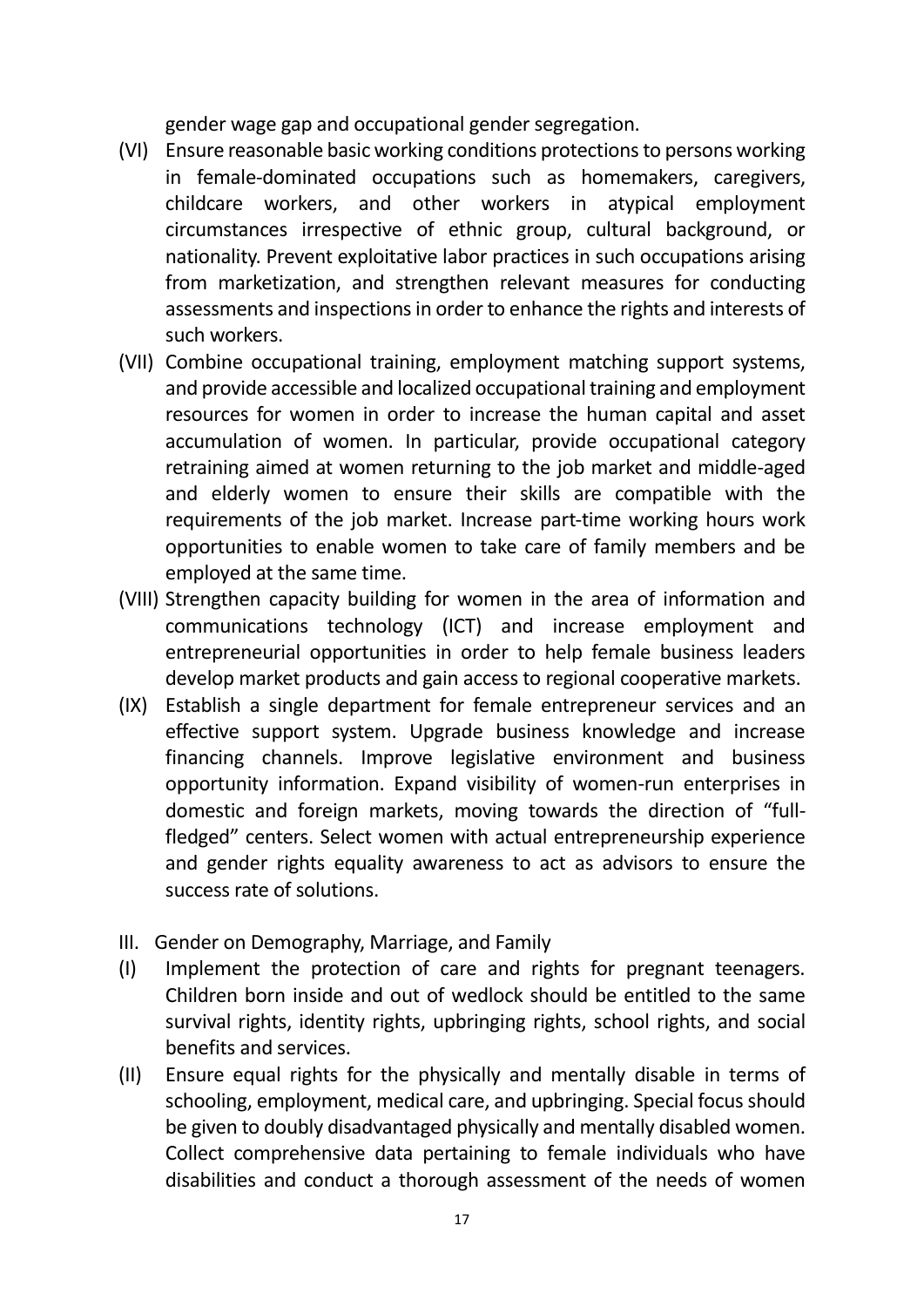with disabilities, allowing them to live with dignity and have more access to opportunities for development.

- (III) Encourage a greater emphasis to be placed on the importance of gender human rights at every level of society, actively promote discussions on protections and legislative changes concerning relevant rights and interests of persons with diversity of gender and cohabiting partner, and understanding should be sought concerning the situations of persons with diversity of gender and cohabiting partner through the use of studies or statistics.
- (IV) Implement the promotion of caring and assistance measures for marriage immigrations and provide convenient new immigrations consultation service channels. Reinforce the training of interpreters in all locations to provide comprehensive interpretation services for marriage immigrations and strengthen gender awareness training for relevant persons. Sensitivity to human rights and gender should be observed when reviewing and determining "authenticity of marriage".
- (V) Promote the operation of a home-based childcare service registration system, implement region-specific charges, strengthen training and education for at-home childcare professionals, and prevent the labor pool responsible for handling at-home childcare from becoming unduly aged and deficient. Incorporate gender awareness training courses, at-home childcare management and visitation, increase the service quality of athome childcare professionals, and progressively develop fairly-priced, highquality, and easily-accessible childcare services.
- (VI) Promote a child-rearing policy that is contingent on a payment-in-kind system, phase in a co-payment system for handling the costs of childcare, expand public day care services, and devise a comprehensive day care service network which covers children from the time they are born until they reach the age of six years old.
- (VII) Examine the utilization of public spaces by taking inventory of underutilized or idle spaces in institutions and schools and devise clearly-defined incentives, methods of encouragement, and standardized mechanisms to integrate existing tangible and intangible resources of nonprofit organizations, professionals, local communities, tribes, and school grounds in order to establish an ample number of service sites, such as nonprofit kindergartens, which meet the need of families for caregiving services.
- (VIII) Develop collaborative modes of childcare and education for indigenous tribes based on a cross-cultural approach, tie together local employment and cultural preservation, establish childcare systems suited to individual localities, and examine the state of integration and utilization of existing tangible and intangible resources and public spaces in order to provide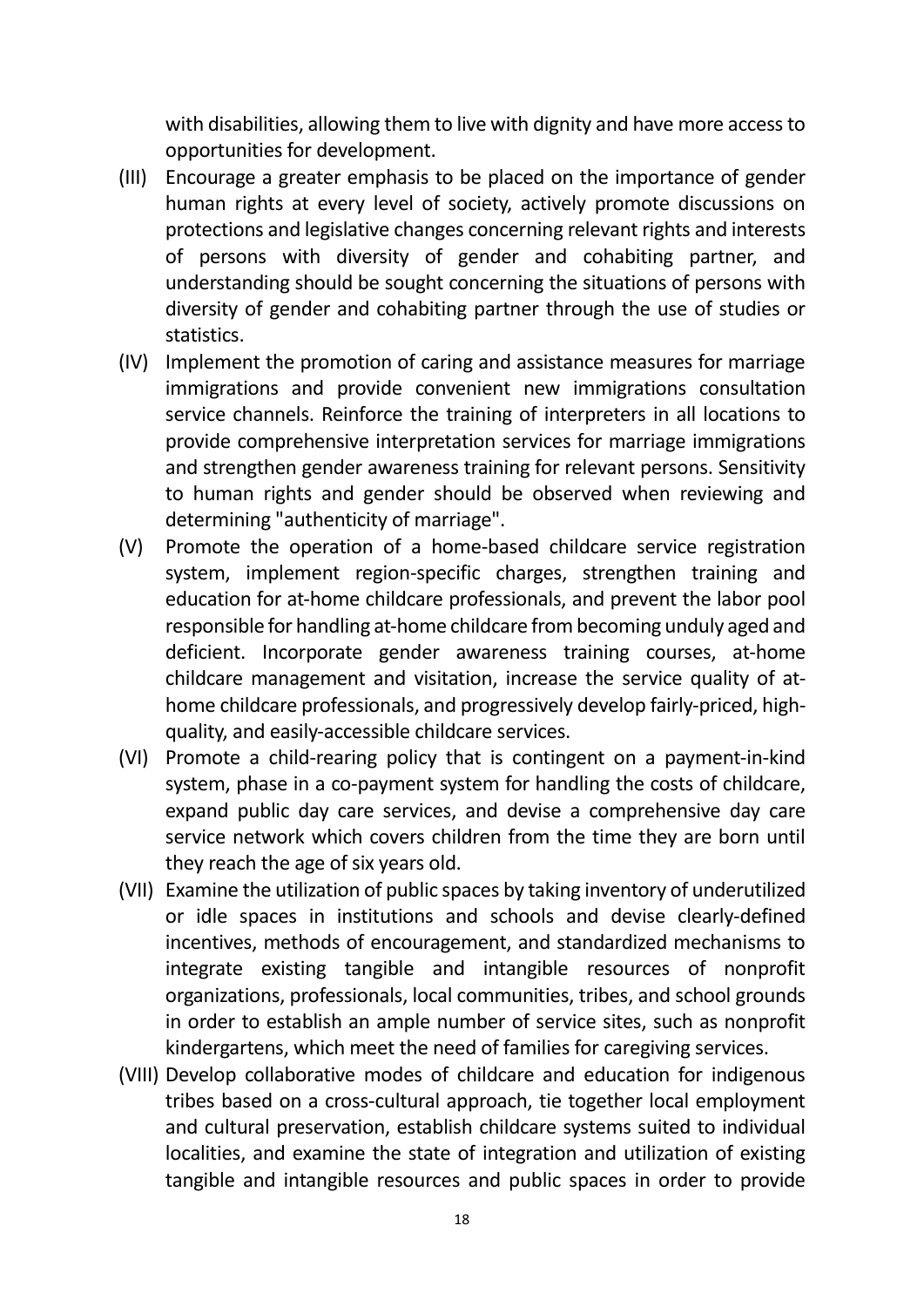childcare resources to indigenous population groups and people living in rural areas.

- (IX) Advocate for family education, parenting education, and life education which incorporate the notion of gender equality, and actively examine and integrate a contentious state of awareness into the various stages of national education in order to promote values which recognize gender equality. Channels used to disseminate the values of gender equality should be made more diverse and easily accessible in order to encourage joint participation among family members, thereby instilling the concept of gender equality into values of families and growth environment.
- (X) Popularize the sharing of child-rearing and household duties and encourage males to participate in housework and family care so as to enable men and women to share the burden of household duties in a way that is equitable and mutually beneficial.
- (XI) Provide universally-available nonprofit elementary school after-school care services, promote the commissioning of private groups and organizations to hold personnel training and after-school care services which accommodate the work schedules of parents, support citizens to balance their work and child raising at the same time, and establish family care support mechanism.
- (XII) Establish family / social benefits and service centers / community parentchildren centers and reinforce functional services such as childcare resources, parenting education, referrals and consultations, and other diverse services related to health and social welfare in order to provide more convenient family-oriented services. Integrate various types of caregiving services such as those offered by nonprofit organizations and local communities, and strengthen support and assistance programs for high-risk families.
- IV. Gender on Education, Culture, and Media
- (I) Implement, reinforce, and examine guidance and services at all school levels relating to gender equality education courses and teaching implementation.
- (II) Implement gender equality education in each domain (family, school, and workplace) and each stage of life (such as young children and senior citizens), including training persons in charge and caregivers on the subject of gender awareness and reinforcing pre-job or on-the-job training, along with the implementation and evaluation of gender equality education at various types of educational institutions (such as each level of school within the official education system, kindergartens outside the official education system, community colleges, family education centers, life-long learning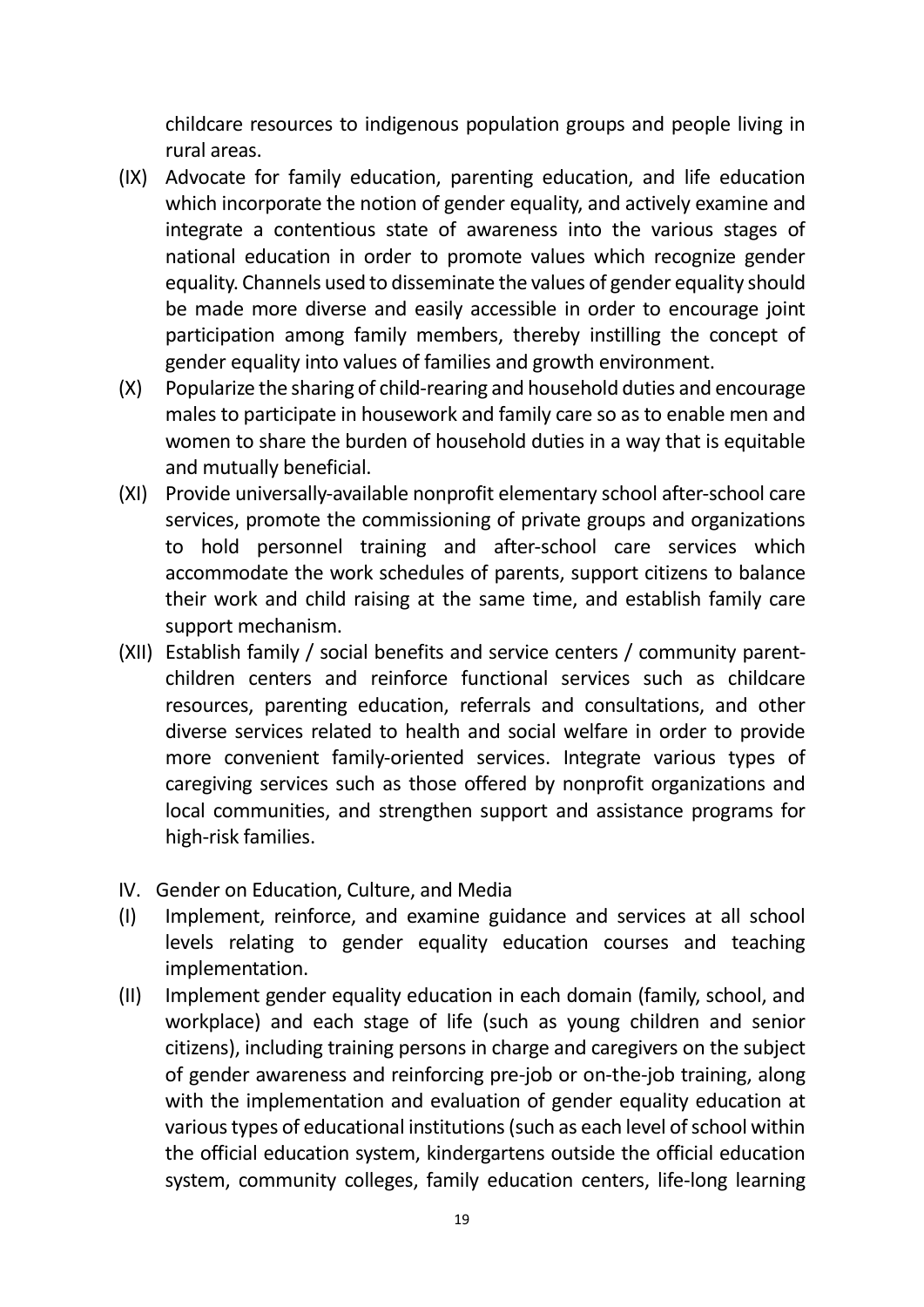and special education institutions, etc.)

- (III) Foster a gender-friendly academic environment and reduce gender-based limitations on department selection among students. In particular, gender stereotypes should be broken, attention should be paid to the analysis of gender statistics for high-performing students in STEM fields, and measures should be devised which promote greater participation of female students in scientific fields.
- (IV) Encourage research and development of teaching methods and educational materials tailored for each level of education and field of study (such as emotional education, gay and lesbian education, family education, and mental health education).
- (V) Utilize cases and reports which pertain to the subject of gender and opportunities such as educational advocacy and industry seminars to help media organizations rectify problems associated with gender discrimination or biased reporting and adopt increased sensitivity to gender awareness. Provide case compilations to civil organizations and academic fields to promote media literacy education.
- (VI) Entrust and encourage civic groups to examine instances of gender stereotypes and discrimination in domestic print and electronic media, formulate policy recommendations which may be referred to when amending relevant laws and regulations, and use the results of reports, complaints, and media observations as a basis for imposing administrative guidance from time to time and to serve as evaluation and reference criteria for handling licensing renewals.
- (VII) Counsel and encourage media organizations to establish internal gender equality mechanisms to improve their own gender-related knowledge and skills, appoint committee members who possess special capabilities in the area of gender equality, and incorporate rules for handling news relating to gender issues into the organization's bylaws or charter or formulate selfregulatory guidelines pertaining to gender issues. Review internal operations within media organizations and whether the production of information is consistent with the principle of gender equality and requirements of diverse communities. Reinforce the self-regulatory capabilities of social networking service providers and establish mechanisms for filing complaints concerning broadcast media, print media, and online media.
- (VIII) Provide active guidance to companiesin the fields of broadcast media, print media, online media, online games, and advertising on the production of gender-friendly media programs, special reports, websites, online games, and advertisements while also examining and devising legislation to help cultivate media platforms which promote relevant gender equality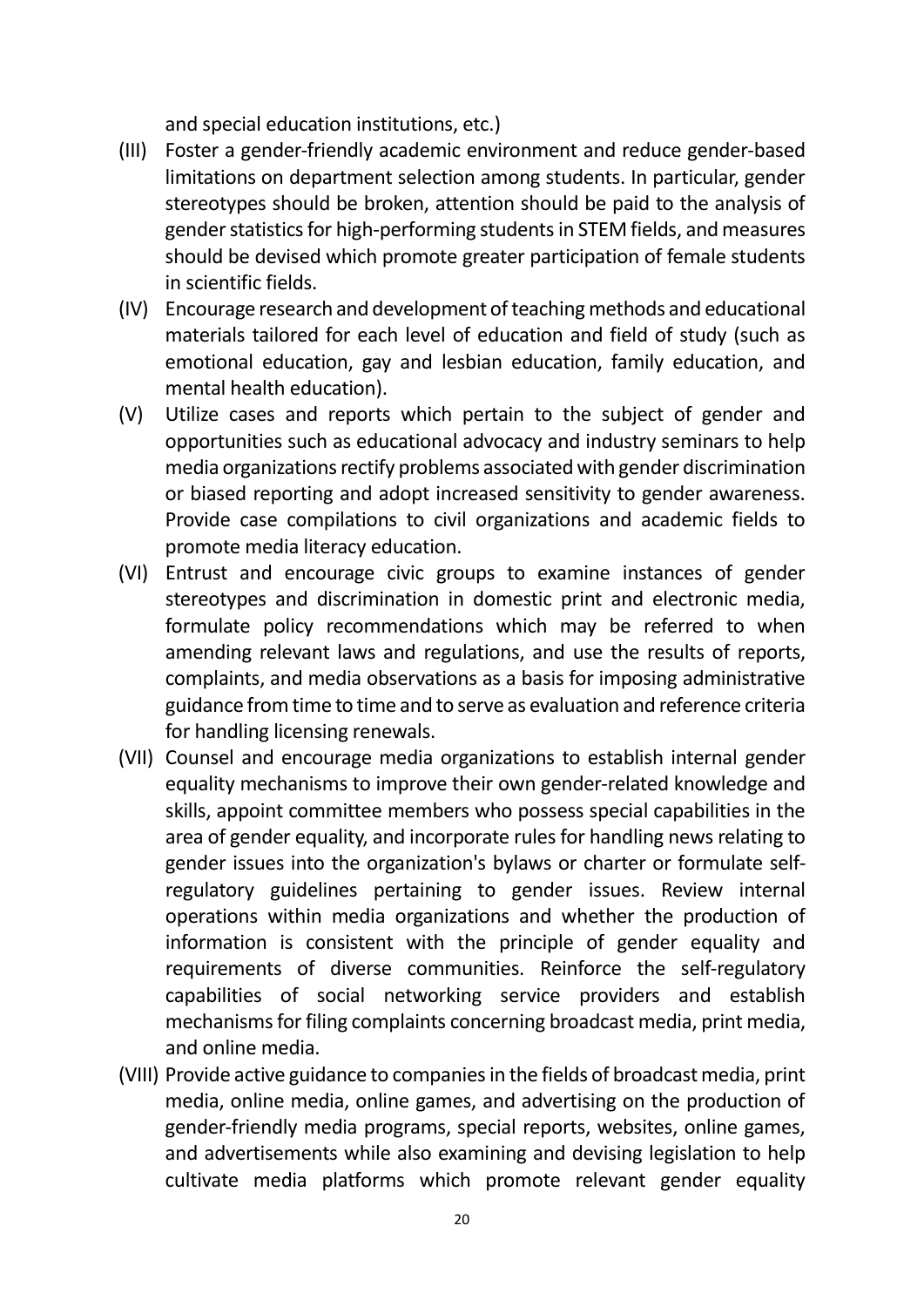regulations.

- (IX) Actively cultivate female cultural talent or groups, increase the ratio of women in decision-making and management roles in cultural and artistic sectors, and allocate cultural resources in a fair and reasonable manner.
- (X) Strengthen the promotion of sports and athletic programs, facilities, and friendly spaces which are suitable for use by females and disadvantaged groups.
- (XI) Provide guidance and incentives or conduct evaluations of local governments, service providers involved in culture, local customs, and ceremonial activities, as well as relevant private cultural heritage organizations in order to promote cultural and customary ceremonies which espouse the spirit of gender equality, and increase awareness of gender equality among relevant personnel and workers.
- V. Gender on Safety and Justice
- (I) Increase knowledge and awareness throughout the whole of society on the subject of preventing gender-related violence, actively promote relevant prevention advocacy and education, and promote advocacy programs in schools and local communities that teach zero-tolerance of gender-related violence, including ways to recognize, prevent, and handle gender discrimination, sexual harassment, sexual bullying, dating violence, and post-separation violence.
- (II) In order to be able to effectively promote prevention work, relevant protective agencies within the central government shall possess ample manpower and resources and be equipped with the function of integrating each relevant department. Local governments should also seek to combine the capabilities of relevant departments and formulate plans for setting up integrated service sites. Conduct an ongoing assessment and review of the effectiveness of prevention policies and measures and make improvements as deemed necessary.
- (III) Reinforce the ability to process and verify evidence collection and investigation ability in protective cases such as sexual assault, train specialized guidance personnel for children and individuals with mental handicaps, reinforce professional capabilities for handling sexual assault cases, and establish professional teams for handling cases of sexual assault.
- (IV) Review and implement a community monitoring and treatment system for sexual offenders.
- (V) A zero-tolerance atmosphere regarding sexual harassment and sexual assault should be inculcated in educational environments (including all levels of schools, kindergartens, supplementary and continuing education, after-school care programs, etc.). Implement relevant prevention work and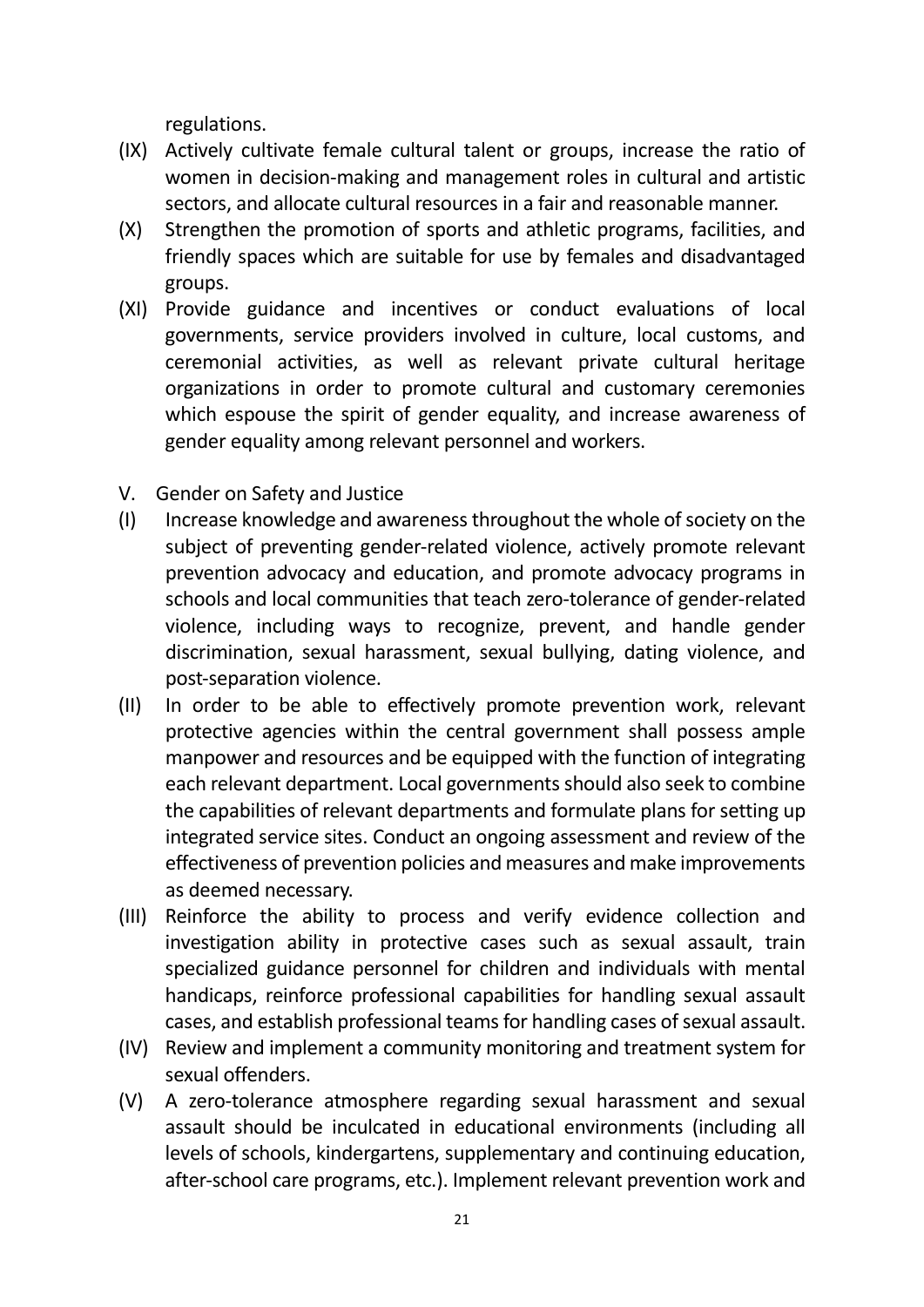actively handle reports of sexual harassment and sexual assault; any person in charge and faculty member who is found to have committed such behavior shall be met with a substantial punishment in accordance with law, and a report and review shall be carried out for incompetent people.

- (VI) Reinforce the ability of relevant judicial personnel and other staff members to recognize and identify human trafficking so as to enable them to possess specialized knowledge and investigative capacities. Establish mechanisms for preventing and investigating various cybercrimes, including those relating to human trafficking and sexual exploitation, and mandate the sharing of information between investigation and commanding units.
- (VII) Formulate a diverse range of communication channels and relevant course content, and implement cultural awareness and anti-discrimination education for employers of foreign workers.
- (VIII) Commission a study of the Human Trafficking Prevention Act based on the UN Convention Against Transnational Organized Crime: Protocol to Prevent, Suppress and Punish Trafficking in Persons, Especially Women and Children, and review the process flow and processing timeline for judicial investigation and review of human trafficking cases in order to comply with the requirements of international conventions.
- (IX) Encourage private sector's role in the development of relevant IT security facilities and equipment, reinforce collaboration between the government and private sectors, and promote community-based crime prevention networks.
- (X) Establish a mechanism for enacting a gender equality policy within the judicial system, examine and oversee the establishment of an environment which is conducive to gender equality, conduct studies on barriers which prevent women from accessing courtroom resources, and increase access to courtroom resources among women living in rural areas and women with disabilities (such as by providing women with legal counsel and information on legal recourse, courtroom interpreters, financial relief, and other similar measures as needed).
- (XI) Enhanced training on gender awareness, anti-discrimination, and cultural diversity shall be incorporated into training and on-the-job learning for relevant judicial personnel, investigation officers, mediation staffs, restorative facilitators, and attorneys to help prevent the occurrence of gender discrimination during the course of conducting court investigations, mediation, and judgments.
- (XII) The judicial system shall cooperate with local domestic violence and sexual harassment prevention networks to jointly promote integrated services and programs and establish integrated service sites.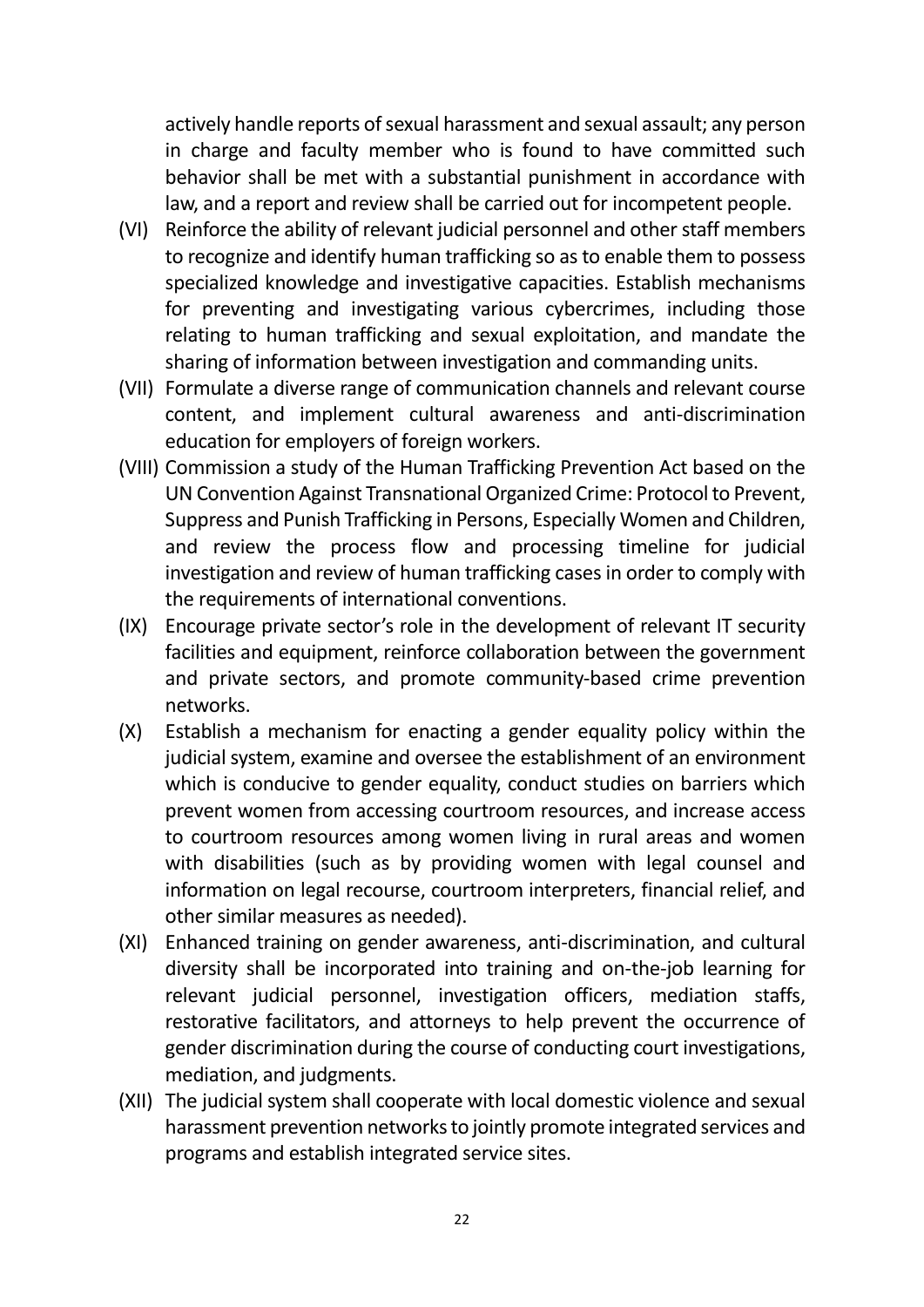- VI. Gender on Health and Healthcare
- (I) Formulate women's health policies and action plans with a gender-based perspective, and establish assessment benchmarks which allow the effects of the plans to be reviewed on a periodic basis. Such content shall encompass issues such as reproductive and menstrual health, young women's health, active aging, mental health, caregiver support, cancer prevention, prevention of chronic illnesses, prevention against tobacco hazards, food and drug safety, environmental safety and health, promotion of health and labor protection in the workplace, and promotion of women's health issues among new immigrants and indigenous populations.
- (II) Health, medical care, and universal publicly available long-term care policies and action plans shall focus on local communities and tribes and adequately meet the needs of persons of different genders and groups living in urban, rural, and tribal areas.
- (III) Implement local and active aging policies and provide three-tier long-term care services consisting of local community care, support services, and caregiving service systems based on the needs of care recipients, and establish integrated community service models and assess their effects. Long-term care policies shall reflect additional participation of different groups of people and private organizations in democratic review and monitoring mechanisms.
- (IV) Periodically review coping strategies for the gender ratio imbalance of newborns and analyze the effects of such strategies.
- (V) Examine the labor resource policies of nursing practitioners, investigate labor shortages in nursing personnel and instances of low wages and excessive working hours, and improve their working environments and labor conditions.
- (VI) Promote reasonable wage and burden of caregiving for people working in caregiving services. Establish relevant support networks, improve the working environment and labor conditions of caregivers, expand local employment opportunities, and increase respect for individuals who work in the caregiving system.
- (VII) Bolster training programs and expand the number of personnel able to provide caregiving services, design a diverse range of integrated training courses ranging from preventive care to primary care, progressively reinforce training channels to augment professional competencies and retooling, and ensure unimpeded post-training employment matching, and promote industry-academic cooperation to meet the demand for workers qualified to provide caregiving services.
- (VIII) Respond to various issues including the relatively older average age of obstetric and gynecological (OB/GYN) physicians, lack of manpower in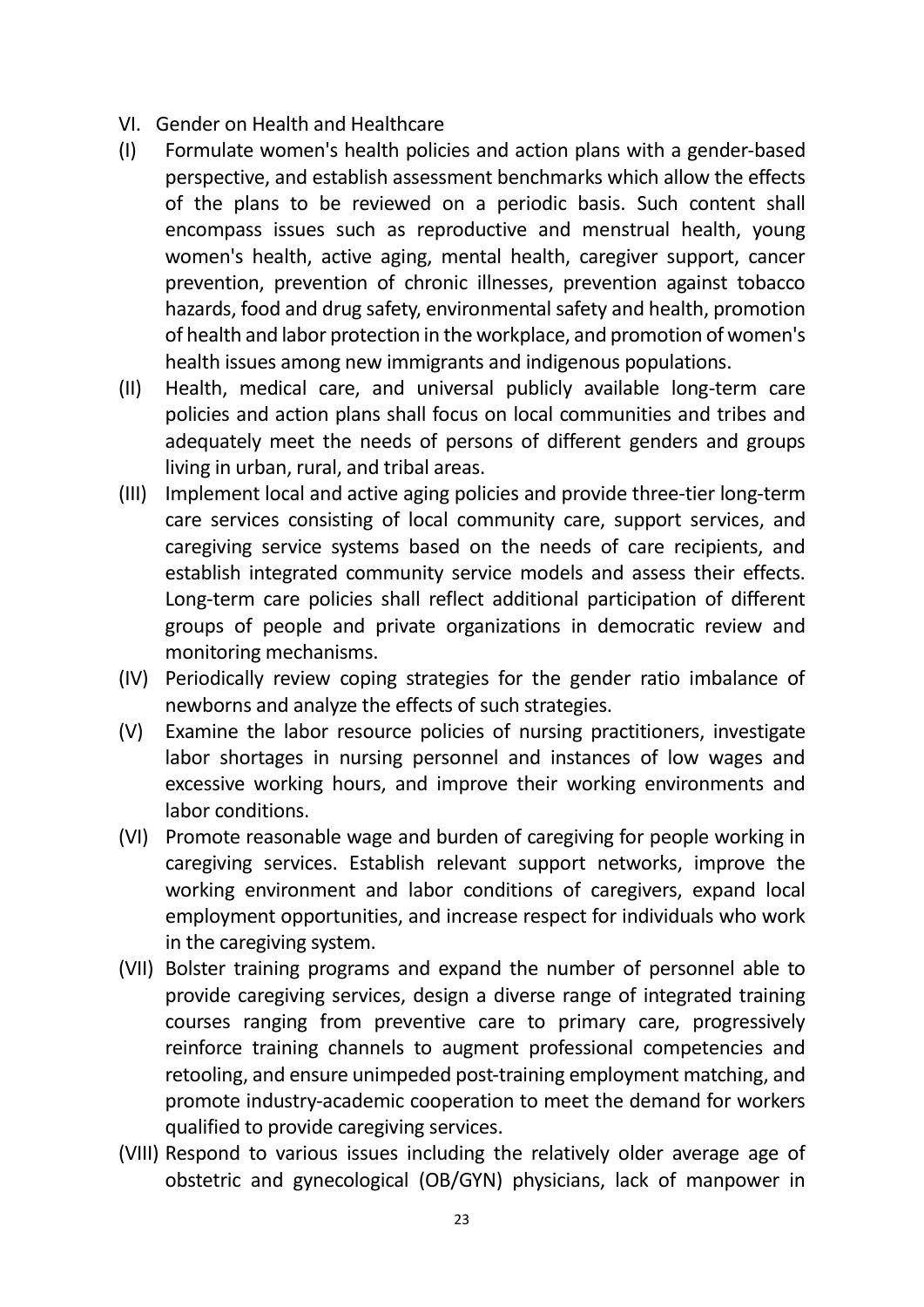terms of newly-trained OB/GYN physicians, and the unequal availability of such medical practitioners in urban and rural areas. Research and formulate relevant improvement strategies and continue to monitor the number of OB/GYN specialists undergoing training, the supply and demand of labor, and locations of where such specialists provide services so as to ensure that rural areas, regions inhabited by indigenous persons, and women with disabilities are able to obtain adequate reproductive health and medical treatment services in terms of both quality and quantity.

- (IX) Men have a lower average life expectancy compared to women; hence, a comparative study should be conducted on the average life expectancies and lifestyles of males and females, and research on different groups of males should be conducted to examine health risks, healthy lifestyle management, and social participation strategies to bolster the physical and mental health of men and their health self-management as well as reduce the greater susceptibility to illnesses and occupational hazards among males resulting from gender stereotypes. The efficacy of such programs shall also be assessed.
- (X) Establish comprehensive family and community support networks which provide services such as training, consultations, support services, and respite care, including in-home support services, community kitchens for seniors, and elderly day care centers to reduce burdens on caregivers. Assess the availability of caregivers and respite requirements of family caregivers and families which employ home care workers in a way that takes into account the right of workers to a 6-day workweek, and draft annual plans and provide relevant services.
- (XI) Establish a local care network which provides care to pregnant women spanning prenatal to postnatal care, increase reproductive health, selfhealth care, physical and mental health knowledge and independence, and foster a socially supportive and friendly environment conducive to childrearing and breastfeeding which allows for participation by both males and females.
- (XII) In light of women's longer life expectancy, higher frequency of disability in old age, and the increasing trend of living alone in old age, a diverse set of holistic programs is to be devised which aims to enhance the physical and mental wellbeing of women in old age. Help senior citizens lead more independent lifestyles, prevent and slow the rate of loss of mental and physical faculties, reduce the amount of time elderly individuals have to rely on long-term care, and increase the average healthy life expectancy in order to enhance the quality of life during old age.
- VII. Gender on Environment, Energy, and ICT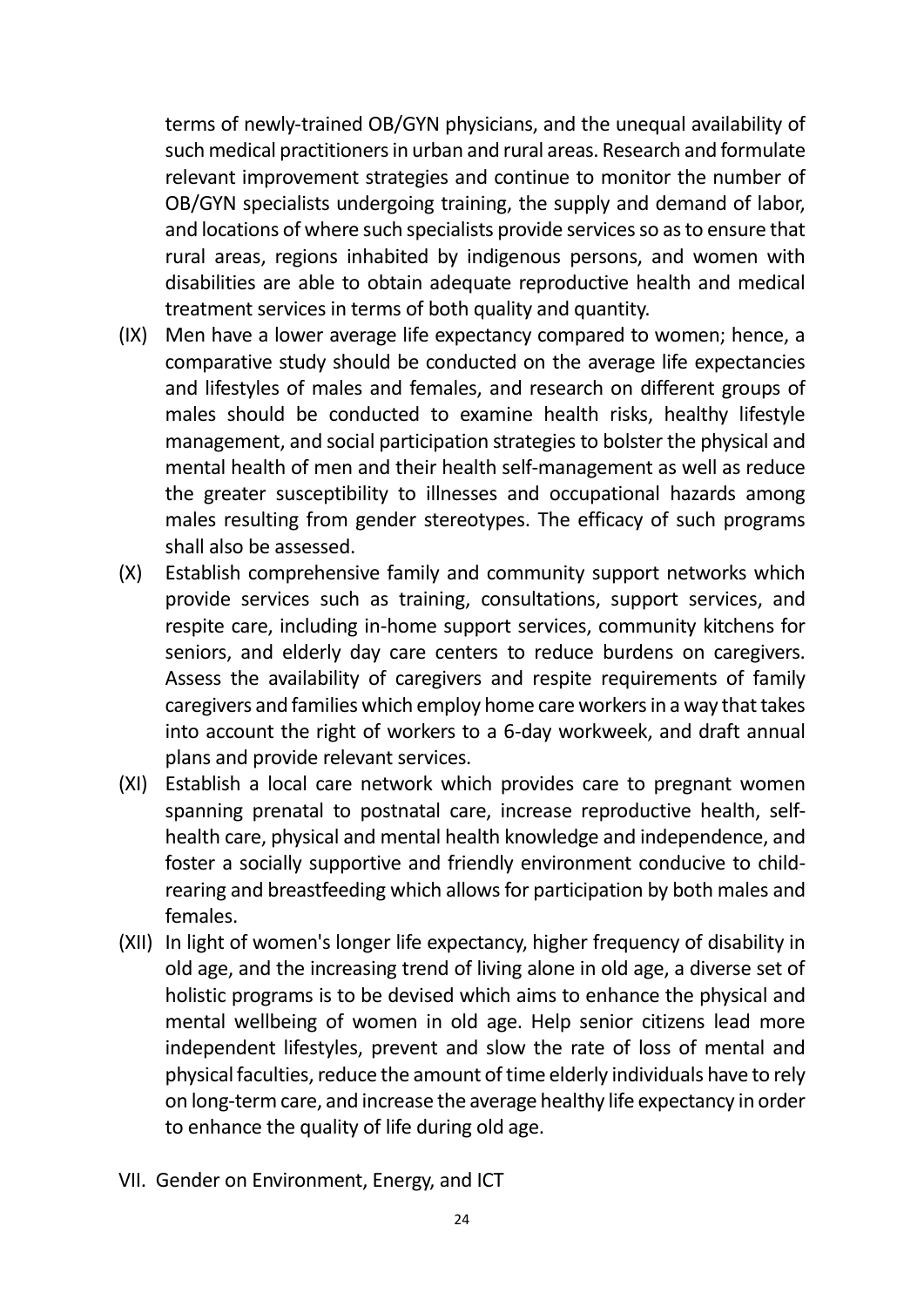- (I) Each department is to develop active strategies which encourage enterprises in environmental, energy, and technology sectors to hire more women, review labor conditions and overtime working conditions, foster a gender-friendly work environment. The strategies shall also incentivize and commend enterprises which actively hire women and promote balancing work with family obligations in order to attract more women to pursue careers in relevant fields.
- (II) Conduct studies on the risks of various types of catastrophic events, pollution, and public health to seek greater understanding of the differences between gender populations relating to risk vulnerabilities, with special consideration given to living needs and production demands of indigenous persons, farmers and fishermen, and economically disadvantaged persons, and propose strategies to cope with identifiable risks.
- (III) Propose specific indicators for eliminating gaps and gender segregation relating to the gender-based digital divide, including usage rates, accessibility, IT capabilities, etc., and propose action plans including measures aimed at promoting greater access to ICT learning opportunities and internet connectivity, affordable telecom rates, and gender and accessibility friendly webhosting services.
- (IV) Reevaluate the degree of convenience, ease of use, and safety of plans and designs for public spaces, including roadways, sidewalks, pedestrian overpasses and underpasses, public restrooms, and space for breastfeeding, etc., and take into consideration, as appropriate, the number of users and usage frequency of elevators, and ability to make additions to the quantity and capacity of elevators in a flexible manner so as to formulate concrete improvement plans and progress schedules which are designed according to the needs of certain groups of people including women, seniors, children, persons with disabilities, and people with diverse gender identities.
- (V) Comprehensively review the convenience, ease-of-use, and safety of public transportation and green modes of transportation, gradually establish a robust green transportation network, and bridge the urban-rural divide in terms of access to public transportation. In addition, low-floor transit buses shall fully satisfy the functional use requirements and needs of senior citizens, persons sitting in and pushing wheelchairs, persons with strollers, and other similar requirements and feedback based on actual conditions in order to gradually build up a robust and accessible network of bus routes.
- (VI) Promote agricultural technology which does not harm the environment, subsidize the development of small organic farmers, provide guidance to encourage women to adopt safe and organic agricultural practices, and help